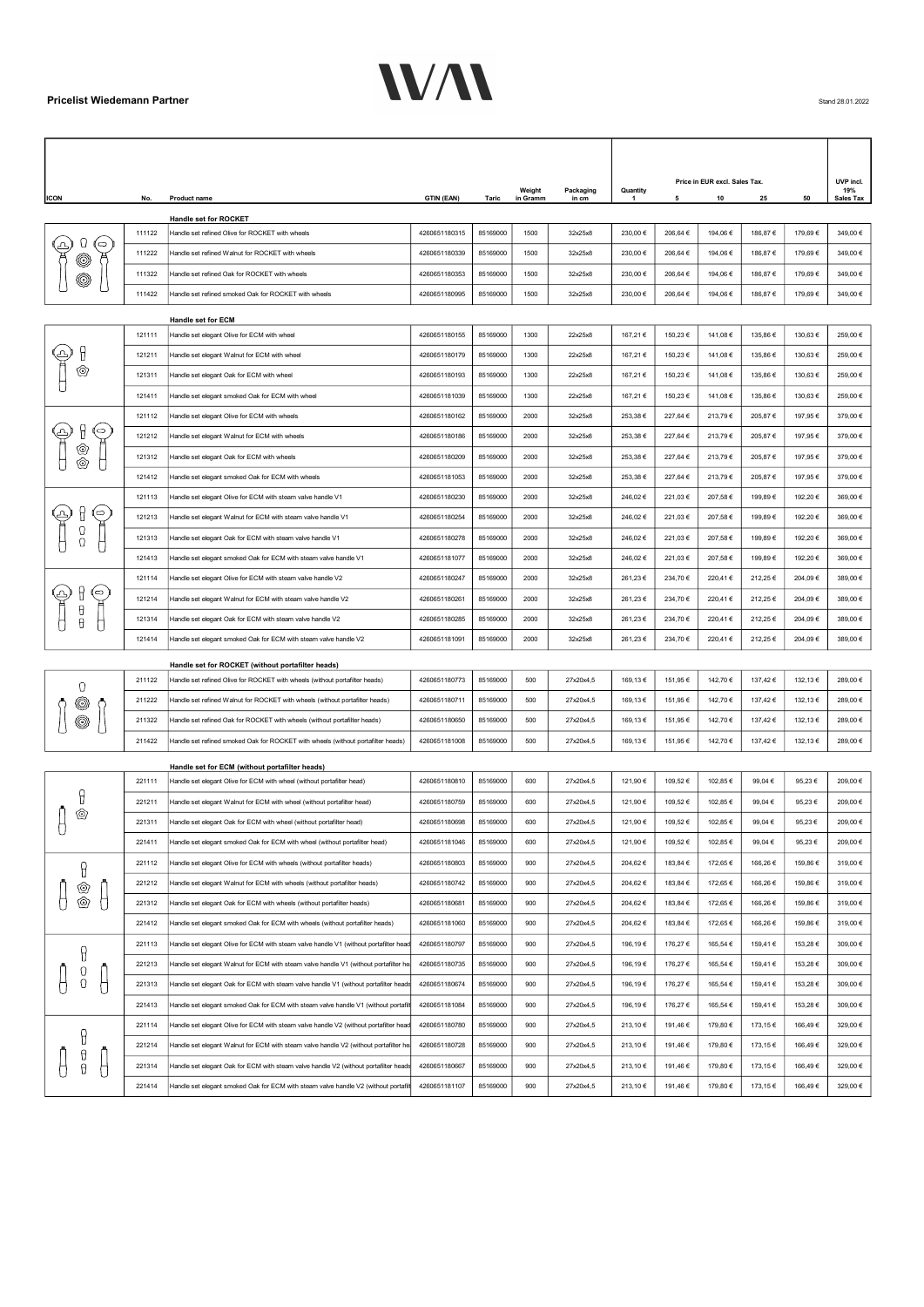|      |        |                                                                                                |               |          |                    |                    |                          |        | Price in EUR excl. Sales Tax. |         |                                                                                                                                                                                                                                                                                                    | UVP incl.        |
|------|--------|------------------------------------------------------------------------------------------------|---------------|----------|--------------------|--------------------|--------------------------|--------|-------------------------------|---------|----------------------------------------------------------------------------------------------------------------------------------------------------------------------------------------------------------------------------------------------------------------------------------------------------|------------------|
| ICON | No.    | Product name                                                                                   | GTIN (EAN)    | Taric    | Weight<br>in Gramm | Packaging<br>in cm | Quantity<br>$\mathbf{1}$ | 5      | 10                            | 25      | 50                                                                                                                                                                                                                                                                                                 | 19%<br>Sales Tax |
|      |        | Wiedemann portafilter elegant single spout                                                     |               |          |                    |                    |                          |        |                               |         |                                                                                                                                                                                                                                                                                                    |                  |
|      | 311111 | Wiedemann portafilter elegant Olive single spout                                               | 4260651182616 | 85169000 | 850                | 24,8x7,4x9,6       | 88,55 €                  | 79,56€ | 74,72€                        | 71,95 € | 69,18€                                                                                                                                                                                                                                                                                             | 145,00€          |
|      | 311211 | Wiedemann portafilter elegant Walnut single                                                    | 4260651182708 | 85169000 | 850                | 24,8x7,4x9,6       | 88,55 €                  | 79,56€ | 74,72€                        | 71,95 € | 69,18€                                                                                                                                                                                                                                                                                             | 145,00 €         |
|      | 311311 | Wiedemann portafilter elegant Oak single spout                                                 | 4260651182791 | 85169000 | 850                | 24,8x7,4x9,6       | 88,55 €                  | 79,56€ | 74,72€                        | 71,95 € | 69.18€                                                                                                                                                                                                                                                                                             | 145,00€          |
|      | 311411 | Wiedemann portafilter elegant smoked Oak single spout                                          | 4260651182883 | 85169000 | 850                | 24,8x7,4x9,6       | 88,55€                   | 79,56€ | 74,72€                        | 71,95€  | 69,18€                                                                                                                                                                                                                                                                                             | 145,00 €         |
|      |        | Wiedemann portafilter refined single spout                                                     |               |          |                    |                    |                          |        |                               |         |                                                                                                                                                                                                                                                                                                    |                  |
| O    | 311112 | Wiedemann portafilter refined Olive single spout stainless steel                               | 4260651182623 | 85169000 | 650                | 24,8x7,4x9,6       | 83,12 €                  | 74,68€ | 70,13€                        | 67,54 € | 64,94€                                                                                                                                                                                                                                                                                             | 129,00 €         |
|      | 311212 | Wiedemann portafilter refined Walnut single spout stainless steel                              | 4260651182715 | 85169000 | 650                | 24,8x7,4x9,6       | 83,12 €                  | 74,68€ | 70,13€                        | 67,54 € | 64,94€                                                                                                                                                                                                                                                                                             | 129,00 €         |
|      | 311312 | Wiedemann portafilter refined Oak single spout stainless steel                                 | 4260651182807 | 85169000 | 650                | 24,8x7,4x9,6       | 83,12 €                  | 74,68€ | 70,13€                        | 67,54 € | 64,94 €                                                                                                                                                                                                                                                                                            | 129,00 €         |
|      | 311412 | Wiedemann portafilter refined smoked Oak single spout stainless steel                          | 4260651182890 | 85169000 | 650                | 24,8x7,4x9,6       | 83,12 €                  | 74,68€ | 70,13€                        | 67,54 € | 64,94€<br>65,20€<br>65,20€<br>65,20€<br>65,20€<br>69,18€<br>69,18€<br>69,18€<br>69,18€<br>65,87€<br>65,87€<br>65,87€<br>65,87€<br>66,13€<br>66,13€<br>66,13€<br>66,13€<br>69,18€<br>69,18€<br>69,18€<br>69,18€<br>52,15€<br>52,15€<br>52,15€<br>52,15€<br>52,41 €<br>52,41 €<br>52,41 €<br>52,41 € | 129,00 €         |
|      |        | Wiedemann portafilter classic single spout                                                     |               |          |                    |                    |                          |        |                               |         |                                                                                                                                                                                                                                                                                                    |                  |
|      | 311114 | Wiedemann portafilter classic Olive single spout stainless steel                               | 4260651182630 | 85169000 | 650                | 24,8x7,4x9,6       | 83,45€                   | 74,98€ | 70,41€                        | 67,81 € |                                                                                                                                                                                                                                                                                                    | 129,00 €         |
|      | 311214 | Wiedemann portafilter classic Walnut single spout stainless steel                              | 4260651182722 | 85169000 | 650                | 24,8x7,4x9,6       | 83,45€                   | 74,98€ | 70,41€                        | 67,81 € |                                                                                                                                                                                                                                                                                                    | 129,00 €         |
|      | 311314 | Wiedemann portafilter classic Oak single spout stainless steel                                 | 4260651182814 | 85169000 | 650                | 24,8x7,4x9,6       | 83,45 €                  | 74,98€ | 70,41€                        | 67,81 € |                                                                                                                                                                                                                                                                                                    | 129,00 €         |
|      | 311414 | Wiedemann portafilter classic smoked Oak single spout stainless steel                          | 4260651182906 | 85169000 | 650                | 24,8x7,4x9,6       | 83,45€                   | 74,98€ | 70,41€                        | 67,81 € |                                                                                                                                                                                                                                                                                                    | 129,00€          |
|      |        |                                                                                                |               |          |                    |                    |                          |        |                               |         |                                                                                                                                                                                                                                                                                                    |                  |
|      | 311121 | Wiedemann portafilter elegant double spout<br>Wiedemann portafilter elegant Olive double spout | 4260651182647 | 85169000 | 850                | 24,8x7,4x9,6       | 88,55 €                  | 79,56€ | 74,72€                        | 71,95 € |                                                                                                                                                                                                                                                                                                    | 145,00€          |
|      | 311221 | Wiedemann portafilter elegant Walnut double spout                                              | 4260651182739 | 85169000 | 850                | 24,8x7,4x9,6       | 88,55 €                  | 79,56€ | 74,72€                        | 71,95 € |                                                                                                                                                                                                                                                                                                    | 145,00 €         |
|      | 311321 | Wiedemann portafilter elegant Oak double spout                                                 | 4260651182821 | 85169000 | 850                | 24,8x7,4x9,6       | 88,55€                   | 79,56€ | 74,72€                        | 71,95€  |                                                                                                                                                                                                                                                                                                    | 145,00€          |
|      | 311421 | Wiedemann portafilter elegant smoked Oak double spout                                          | 4260651182821 | 85169000 | 850                | 24,8x7,4x9,6       | 88,55 €                  | 79,56€ | 74,72€                        | 71,95 € |                                                                                                                                                                                                                                                                                                    | 145,00€          |
|      |        | Wiedemann portafilter refined double spout                                                     |               |          |                    |                    |                          |        |                               |         |                                                                                                                                                                                                                                                                                                    |                  |
|      | 311122 | Wiedemann portafilter refined Olive double spout stainless steel                               | 4260651182654 | 85169000 | 650                | 24,8x7,4x9,6       | 84,31 €                  | 75,75€ | 71,14€                        | 68,51€  |                                                                                                                                                                                                                                                                                                    | 129,00 €         |
|      | 311222 | Wiedemann portafilter refined Walnut double spout stainless steel                              | 4260651182746 | 85169000 | 650                | 24,8x7,4x9,6       | 84,31 €                  | 75,75€ | 71,14€                        | 68,51€  |                                                                                                                                                                                                                                                                                                    | 129,00 €         |
|      | 311322 | Wiedemann portafilter refined Oak double spout stainless steel                                 | 4260651182838 | 85169000 | 650                | 24,8x7,4x9,6       | 84,31 €                  | 75,75€ | 71,14€                        | 68,51€  |                                                                                                                                                                                                                                                                                                    | 129,00 €         |
|      | 311422 | Wiedemann portafilter refined smoked Oak double spout stainless steel                          | 4260651182920 | 85169000 | 650                | 24,8x7,4x9,6       | 84,31 €                  | 75,75€ | 71,14€                        | 68,51 € |                                                                                                                                                                                                                                                                                                    | 129,00€          |
|      |        | Wiedemann portafilter classic double spout                                                     |               |          |                    |                    |                          |        |                               |         |                                                                                                                                                                                                                                                                                                    |                  |
|      | 311124 | Wiedemann portafilter classic Olive double spout stainless steel                               | 4260651182661 | 85169000 | 650                | 24,8x7,4x9,6       | 84,65€                   | 76,05€ | 71,42€                        | 68,77€  |                                                                                                                                                                                                                                                                                                    | 129,00 €         |
|      | 311224 | Wiedemann portafilter classic Walnut double spout stainless steel                              | 4260651182753 | 85169000 | 650                | 24,8x7,4x9,6       | 84,65€                   | 76,05€ | 71,42€                        | 68,77€  |                                                                                                                                                                                                                                                                                                    | 129,00 €         |
|      | 311324 | Wiedemann portafilter classic Oak double spout stainless steel                                 | 4260651182845 | 85169000 | 650                | 24,8x7,4x9,6       | 84,65€                   | 76,05€ | 71,42€                        | 68,77€  |                                                                                                                                                                                                                                                                                                    | 129,00 €         |
|      | 311424 | Wiedemann portafilter classic smoked Oak double spout stainless steel                          | 4260651182937 | 85169000 | 650                | 24,8x7,4x9,6       | 84,65€                   | 76,05€ | 71,42€                        | 68,77€  |                                                                                                                                                                                                                                                                                                    | 129,00 €         |
|      |        | Wiedemann portafilter elegant bottomless                                                       |               |          |                    |                    |                          |        |                               |         |                                                                                                                                                                                                                                                                                                    |                  |
|      | 311131 | Wiedemann portafilter elegant Olive bottomless                                                 | 4260651182678 | 85169000 | 850                | 24,8x7,4x9,6       | 88,55 €                  | 79,56€ | 74,72€                        | 71,95€  |                                                                                                                                                                                                                                                                                                    | 145,00 €         |
|      | 311231 | Wiedemann portafilter elegant Walnut bottomless                                                | 4260651182760 | 85169000 | 850                | 24,8x7,4x9,6       | 88,55 €                  | 79,56€ | 74,72€                        | 71,95 € |                                                                                                                                                                                                                                                                                                    | 145,00 €         |
|      | 311331 | Wiedemann portafilter elegant Oak bottomless                                                   | 4260651182852 | 85169000 | 850                | 24,8x7,4x9,6       | 88,55 €                  | 79,56€ | 74,72€                        | 71,95 € |                                                                                                                                                                                                                                                                                                    | 145,00 €         |
|      | 311431 | Wiedemann portafilter elegant smoked Oak bottomless                                            | 4260651182852 | 85169000 | 850                | 24,8x7,4x9,6       | 88,55€                   | 79,56€ | 74,72€                        | 71,95 € |                                                                                                                                                                                                                                                                                                    | 145,00 €         |
|      |        | Wiedemann portafilter refined bottomless                                                       |               |          |                    |                    |                          |        |                               |         |                                                                                                                                                                                                                                                                                                    |                  |
|      | 311132 | Wiedemann portafilter refined Olive bottomless stainless steel                                 | 4260651182685 | 85169000 | 650                | 24,8x7,4x9,6       | 66,76€                   | 59,98€ | 56,33€                        | 54,24 € |                                                                                                                                                                                                                                                                                                    | 129,00 €         |
|      | 311232 | Wiedemann portafilter refined Walnut bottomless stainless steel                                | 4260651182777 | 85169000 | 650                | 24,8x7,4x9,6       | 66,76€                   | 59,98€ | 56,33€                        | 54,24 € |                                                                                                                                                                                                                                                                                                    | 129,00 €         |
|      | 311332 | Wiedemann portafilter refined Oak bottomless stainless steel                                   | 4260651182869 | 85169000 | 650                | 24,8x7,4x9,6       | 66,76€                   | 59,98€ | 56,33€                        | 54,24 € |                                                                                                                                                                                                                                                                                                    | 129,00 €         |
|      | 311432 | Wiedemann portafilter refined smoked Oak bottomless stainless steel                            | 4260651182951 | 85169000 | 650                | 24,8x7,4x9,6       | 66,76€                   | 59,98€ | 56,33€                        | 54,24 € |                                                                                                                                                                                                                                                                                                    | 129,00 €         |
|      |        | Wiedemann portafilter classic bottomless                                                       |               |          |                    |                    |                          |        |                               |         |                                                                                                                                                                                                                                                                                                    |                  |
|      | 311134 | Wiedemann portafilter classic Olive bottomless stainless steel                                 | 4260651182692 | 85169000 | 650                | 24,8x7,4x9,6       | 67,09€                   | 60,27€ | 56,60€                        | 54,51 € |                                                                                                                                                                                                                                                                                                    | 129,00 €         |
|      | 311234 | Wiedemann portafilter classic Walnut bottomless                                                | 4260651182784 | 85169000 | 650                | 24,8x7,4x9,6       | 67,09€                   | 60,27€ | 56,60€                        | 54,51€  |                                                                                                                                                                                                                                                                                                    | 129,00 €         |
|      | 311334 | Wiedemann portafilter classic Oak bottomless stainless steel                                   | 4260651182876 | 85169000 | 650                | 24,8x7,4x9,6       | 67,09€                   | 60,27€ | 56,60€                        | 54,51 € |                                                                                                                                                                                                                                                                                                    | 129,00 €         |
|      | 311434 | Wiedemann portafilter classic smoked Oak bottomless stainless steel                            | 4260651182968 | 85169000 | 650                | 24,8x7,4x9,6       | 67,09€                   | 60,27€ | 56,60€                        | 54,51€  |                                                                                                                                                                                                                                                                                                    | 129,00 €         |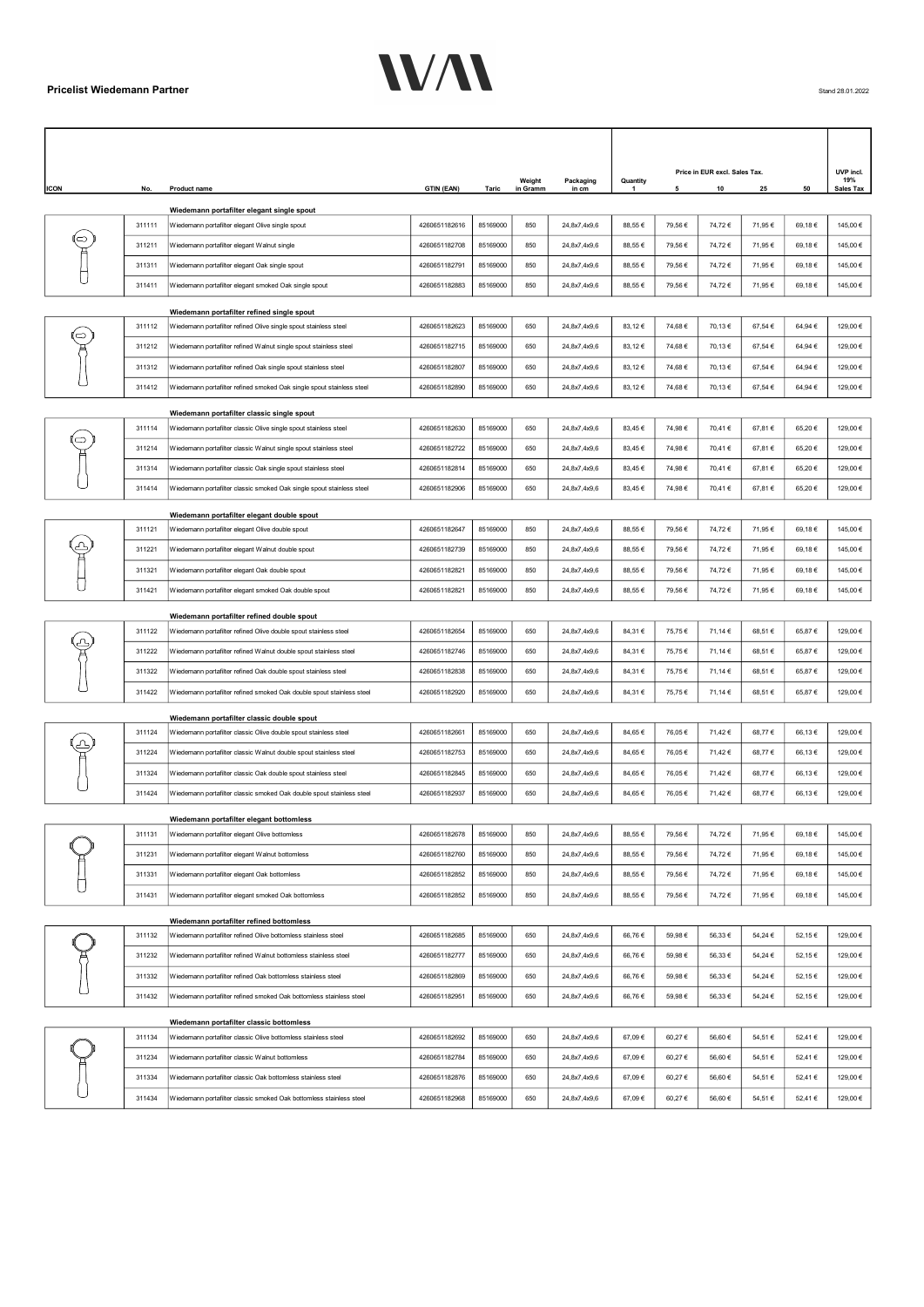| GTIN (EAN)<br>Taric<br>25<br>50<br>Sales Tax<br>No.<br>Product name<br>in Gramm<br>10<br>in cm<br>5<br>-1<br>Side panels for ROCKET Appartamento<br>331112<br>Side panels for ROCKET Appartamento Olive (2pcs.)<br>4260651182609<br>39269097<br>600<br>30x29x4<br>64,40 €<br>57,86 €<br>54,34 €<br>52,33 €<br>50,31 €<br>99,00€<br>OOC<br>331212<br>Side panels for ROCKET Appartamento Walnut (2pcs.)<br>4260651183071<br>39269097<br>600<br>30x29x4<br>64,40 €<br>57,86 €<br>54,34 €<br>52,33 €<br>50,31 €<br>99,00€<br>OOO<br>331312<br>600<br>64,40 €<br>57,86 €<br>52,33 €<br>Side panels for ROCKET Appartamento Oak (2pcs.)<br>4260651183088<br>39269097<br>30x29x4<br>54,34 €<br>50,31 €<br>99.00 €<br>OOO<br>331412<br>Side panels for ROCKET Appartamento smoked Oak (2pcs.)<br>4260651183095<br>39269097<br>600<br>30x29x4<br>64,40 €<br>57,86 €<br>54,34 €<br>52,33 €<br>50,31 €<br>99,00€<br>Side panels for ECM Synchronika<br>331121<br>73239300<br>2400<br>387x360x120<br>253,25€<br>243,87 €<br>234,49€<br>Side panels for ECM Synchronika Olive (2pcs.)<br>4260651183392<br>281,39 €<br>269,66 €<br>399,00 €<br>331221<br>4260651183408<br>73239300<br>2400<br>387x360x120<br>268,37€<br>257,19€<br>241,53 €<br>232,59€<br>223,64 €<br>389,00€<br>Side panels for ECM Synchronika Walnut (2pcs.)<br>331321<br>73239300<br>2400<br>387x360x120<br>203,82 €<br>195,33 €<br>183,44 €<br>176,65€<br>169,85€<br>Side panels for ECM Synchronika Oak (2pcs.)<br>4260651183415<br>379,00 €<br>331421<br>73239300<br>2400<br>387x360x120<br>233,61 €<br>223,88 €<br>210,25€<br>202,47 €<br>194,68 €<br>Side panels for ECM Synchronika smoked Oak (2pcs.)<br>4260651183422<br>389,00 €<br><b>EspressoCover for ROCKET</b><br>200<br>12,59 €<br>344111<br>EspressoCover for ROCKET R Nine One imitation leather anthracite<br>4260651183101<br>85169000<br>46x32x0,5<br>16,12 €<br>14,48 €<br>13,60 €<br>13,10 €<br>29,00 €<br>344112<br>85169000<br>200<br>46x32x0,5<br>16,12 €<br>14,48€<br>13,60 €<br>12,59 €<br>EspressoCover for ROCKET Appartamento imitation leather anthracite<br>4260651183118<br>13,10 €<br>29,00 €<br>00000000<br>14,48 €<br>344113<br>EspressoCover for ROCKET Mozzafiato imitation leather anthracite<br>4260651182999<br>85169000<br>200<br>46x32x0,5<br>16,12 €<br>13,60 €<br>13,10 €<br>12,59 €<br>29,00 €<br>00000000<br>00000000<br>344114<br>4260651183002<br>85169000<br>200<br>46x32x0,5<br>16,12 €<br>14,48€<br>13,60 €<br>13,10 €<br>12,59 €<br>29,00 €<br>EspressoCover for ROCKET Giotto imitation leather anthracite<br>WM<br>344115<br>EspressoCover for ROCKET Cinquantotto imitation leather anthracite<br>4260651182593<br>85169000<br>200<br>46x32x0,5<br>16,12 €<br>14,48 €<br>13,60 €<br>13,10 €<br>12,59 €<br>29,00 €<br><b>EspressoCover for ECM</b><br>344121<br>4260651183019<br>85169000<br>200<br>46x32x0,5<br>16,12 €<br>14,48€<br>13,60 €<br>13,10 €<br>12,59€<br>29,00 €<br>EspressoCover for ECM Mechanika IV imitation leather anthracite<br>344122<br>EspressoCover for ECM Mechanika V / Classika II PID imitation leather anthracite<br>85169000<br>200<br>46x32x0,5<br>16,12 €<br>14,48 €<br>13,60 €<br>13,10 €<br>12,59€<br>29,00 €<br>4260651183026<br>00000000<br>00000000<br>344123<br>4260651183125<br>85169000<br>200<br>46x32x0,5<br>16,12 €<br>14,48 €<br>13,60 €<br>13,10 €<br>12,59 €<br>29,00 €<br>EspressoCover for ECM Synchronika imitation leather anthracite<br>00000000<br>W1<br>14,48 €<br>344124<br>EspressoCover for ECM Technika V imitation leather anthracite<br>4260651183132<br>85169000<br>200<br>46x32x0,5<br>16,12 €<br>13,60 €<br>13,10 €<br>12,59 €<br>29,00€<br><b>EspressoCover for PROFITEC</b><br>344133<br>EspressoCover for PROFITEC PRO300 imitation leather anthracite<br>4260651183149<br>85169000<br>200<br>46x32x0,5<br>16,12€<br>14,48€<br>13,60 €<br>13,10 €<br>12,59€<br>29,00€<br>00000000<br>344136<br>EspressoCover for PROFITEC PRO600 imitation leather anthracite<br>4260651183156<br>85169000<br>200<br>46x32x0,5<br>16,12 €<br>14,48 €<br>13,60 €<br>13,10 €<br>12,59 €<br>29,00 €<br>00000000<br><b>。。。。。。。。。</b><br>200<br>14,48€<br>344138<br>EspressoCover for PROFITEC PRO800 imitation leather anthracite<br>4260651183163<br>85169000<br>46x32x0,5<br>16,12 €<br>13,60 €<br>13,10 €<br>12,59 €<br>29,00 €<br>W <sub>0</sub><br>EspressoCover for LA MARZOCCO<br>344141<br>EspressoCover for LA MARZOCCO Linea Mini imitation leather anthracite<br>4260651183286<br>85169000<br>200<br>46x32x0,5<br>16,12 €<br>14,48 €<br>13,60 €<br>13,10 €<br>12,59 €<br>29,00 €<br><b>Cup railing for ROCKET Appartamento</b><br>85169000<br>250<br>70,05€<br>351112<br>4260651183231<br>30x29x4<br>62,94€<br>59.11€<br>56,92€<br>54,73 €<br>119,00 €<br>Cup railing Olive for ROCKET Appartamento<br>351212<br>Cup railing Walnut for ROCKET Appartamento<br>4260651183361<br>85169000<br>250<br>30x29x4<br>70,05€<br>62,94 €<br>59,11€<br>56,92€<br>54,73€<br>119,00€<br>351312<br>Cup railing Oak for ROCKET Appartamento<br>4260651182975<br>85169000<br>250<br>30x29x4<br>70,05€<br>62,94€<br>59,11€<br>56,92€<br>54,73€<br>119,00 €<br>4260651182982<br>85169000<br>250<br>54,73 €<br>119,00 €<br>351412<br>Cup railing smoked Oak for ROCKET Appartamento<br>30x29x4<br>70,05€<br>62,94€<br>59,11€<br>56,92€<br>Set side panels & cup railing for ROCKET Appartamento<br>361112<br>Set Side panels & cup railing Olive for ROCKET Appartamento<br>4260651182555<br>85169000<br>650<br>30x29x4<br>127,73€<br>114,76€<br>107,77€<br>103,78 €<br>99,79€<br>209,00€<br>361212<br>Set Side panels & cup railing Walnut for ROCKET Appartamento<br>4260651182562<br>85169000<br>650<br>30x29x4<br>127,73 €<br>114,76 €<br>107,77 €<br>103,78 €<br>99,79€<br>209,00 €<br>000<br>000<br>361312<br>85169000<br>650<br>127,73 €<br>114,76€<br>107,77€<br>103,78 €<br>Set Side panels & cup railing Oak for ROCKET Appartamento<br>4260651182579<br>30x29x4<br>99,79€<br>209,00 €<br>OOO<br>361412<br>4260651182586<br>85169000<br>650<br>30x29x4<br>127,73 €<br>114,76€<br>107,77€<br>103,78 €<br>99,79€<br>209,00€<br>Set Side panels & cup railing smoked Oak for ROCKET Appartamento<br><b>Tageshopper for ECM</b><br>411111<br>4260651180391<br>39269097<br>190<br>17x12x7,5<br>43,60 €<br>39,17€<br>36,79€<br>35,42€<br>34,06 €<br>Tageshopper Olive for ECM C-S-V series<br>79,00 €<br>411211<br>39269097<br>190<br>17x12x7,5<br>43,60 €<br>39,17 €<br>36,79€<br>35,42 €<br>Tageshopper Walnut for ECM C-S-V series<br>4260651180421<br>34,06 €<br>79,00 €<br>411311<br>4260651180438<br>39269097<br>190<br>17x12x7,5<br>43,60 €<br>39,17€<br>36,79€<br>35,42 €<br>34,06 €<br>79,00 €<br>Tageshopper Oak for ECM C-S-V series<br>411411<br>4260651181510<br>39269097<br>190<br>17x12x7,5<br>43,60 €<br>39,17€<br>36,79€<br>35,42 €<br>34,06 €<br>79,00 €<br>Tageshopper smoked Oak for ECM C-S-V series<br><b>Tageshopper for MAZZER</b><br>411112<br>Tageshopper Olive for MAZZER Mini<br>4260651180407<br>39269097<br>200<br>17x12x7,5<br>43,22 €<br>38,83 €<br>36,47€<br>35,12€<br>33,77€<br>79,00 €<br>411212<br>4260651180414<br>39269097<br>200<br>17x12x7,5<br>43,22 €<br>38,83 €<br>36,47€<br>35,12€<br>33,77 €<br>79,00 €<br>Tageshopper Walnut for MAZZER mini<br>200<br>43,22 €<br>411312<br>Tageshopper Oak for MAZZER Mini<br>4260651180445<br>39269097<br>17x12x7,5<br>38,83 €<br>36,47€<br>35,12€<br>33,77 €<br>79,00 €<br>411412<br>39269097<br>200<br>17x12x7,5<br>43,22 €<br>38,83 €<br>36,47€<br>35,12€<br>33,77 €<br>79,00 €<br>Tageshopper smoked Oak for MAZZER Mini<br>4260651181527 |             |  |  |  |        |           | Price in EUR excl. Sales Tax. |  |  | UVP incl. |     |
|---------------------------------------------------------------------------------------------------------------------------------------------------------------------------------------------------------------------------------------------------------------------------------------------------------------------------------------------------------------------------------------------------------------------------------------------------------------------------------------------------------------------------------------------------------------------------------------------------------------------------------------------------------------------------------------------------------------------------------------------------------------------------------------------------------------------------------------------------------------------------------------------------------------------------------------------------------------------------------------------------------------------------------------------------------------------------------------------------------------------------------------------------------------------------------------------------------------------------------------------------------------------------------------------------------------------------------------------------------------------------------------------------------------------------------------------------------------------------------------------------------------------------------------------------------------------------------------------------------------------------------------------------------------------------------------------------------------------------------------------------------------------------------------------------------------------------------------------------------------------------------------------------------------------------------------------------------------------------------------------------------------------------------------------------------------------------------------------------------------------------------------------------------------------------------------------------------------------------------------------------------------------------------------------------------------------------------------------------------------------------------------------------------------------------------------------------------------------------------------------------------------------------------------------------------------------------------------------------------------------------------------------------------------------------------------------------------------------------------------------------------------------------------------------------------------------------------------------------------------------------------------------------------------------------------------------------------------------------------------------------------------------------------------------------------------------------------------------------------------------------------------------------------------------------------------------------------------------------------------------------------------------------------------------------------------------------------------------------------------------------------------------------------------------------------------------------------------------------------------------------------------------------------------------------------------------------------------------------------------------------------------------------------------------------------------------------------------------------------------------------------------------------------------------------------------------------------------------------------------------------------------------------------------------------------------------------------------------------------------------------------------------------------------------------------------------------------------------------------------------------------------------------------------------------------------------------------------------------------------------------------------------------------------------------------------------------------------------------------------------------------------------------------------------------------------------------------------------------------------------------------------------------------------------------------------------------------------------------------------------------------------------------------------------------------------------------------------------------------------------------------------------------------------------------------------------------------------------------------------------------------------------------------------------------------------------------------------------------------------------------------------------------------------------------------------------------------------------------------------------------------------------------------------------------------------------------------------------------------------------------------------------------------------------------------------------------------------------------------------------------------------------------------------------------------------------------------------------------------------------------------------------------------------------------------------------------------------------------------------------------------------------------------------------------------------------------------------------------------------------------------------------------------------------------------------------------------------------------------------------------------------------------------------------------------------------------------------------------------------------------------------------------------------------------------------------------------------------------------------------------------------------------------------------------------------------------------------------------------------------------------------------------------------------------------------------------------------------------------------------------------------------------------------------------------------------------------------------------------------------------------------------------------------------------------------------------------------------------------------------------------------------------------------------------------------------------------------------------------------------------------------------------------------------------------------------------------------------------------------------------------------------------------------------------------------------------------------------------------------------------------------------------------------------------------------------------------------------------------------------------------------------------------------------------------------------------------------------------------------------------------------------------------------------------------------------------------------------------------------------------------------------------------------------------------------------------------------------------------------------------------------------------------------------------------------------------------------------------------------------------------------|-------------|--|--|--|--------|-----------|-------------------------------|--|--|-----------|-----|
|                                                                                                                                                                                                                                                                                                                                                                                                                                                                                                                                                                                                                                                                                                                                                                                                                                                                                                                                                                                                                                                                                                                                                                                                                                                                                                                                                                                                                                                                                                                                                                                                                                                                                                                                                                                                                                                                                                                                                                                                                                                                                                                                                                                                                                                                                                                                                                                                                                                                                                                                                                                                                                                                                                                                                                                                                                                                                                                                                                                                                                                                                                                                                                                                                                                                                                                                                                                                                                                                                                                                                                                                                                                                                                                                                                                                                                                                                                                                                                                                                                                                                                                                                                                                                                                                                                                                                                                                                                                                                                                                                                                                                                                                                                                                                                                                                                                                                                                                                                                                                                                                                                                                                                                                                                                                                                                                                                                                                                                                                                                                                                                                                                                                                                                                                                                                                                                                                                                                                                                                                                                                                                                                                                                                                                                                                                                                                                                                                                                                                                                                                                                                                                                                                                                                                                                                                                                                                                                                                                                                                                                                                                                                                                                                                                                                                                                                                                                                                                                                                                                                                                                                                                       | <b>ICON</b> |  |  |  | Weight | Packaging | Quantity                      |  |  |           | 19% |
|                                                                                                                                                                                                                                                                                                                                                                                                                                                                                                                                                                                                                                                                                                                                                                                                                                                                                                                                                                                                                                                                                                                                                                                                                                                                                                                                                                                                                                                                                                                                                                                                                                                                                                                                                                                                                                                                                                                                                                                                                                                                                                                                                                                                                                                                                                                                                                                                                                                                                                                                                                                                                                                                                                                                                                                                                                                                                                                                                                                                                                                                                                                                                                                                                                                                                                                                                                                                                                                                                                                                                                                                                                                                                                                                                                                                                                                                                                                                                                                                                                                                                                                                                                                                                                                                                                                                                                                                                                                                                                                                                                                                                                                                                                                                                                                                                                                                                                                                                                                                                                                                                                                                                                                                                                                                                                                                                                                                                                                                                                                                                                                                                                                                                                                                                                                                                                                                                                                                                                                                                                                                                                                                                                                                                                                                                                                                                                                                                                                                                                                                                                                                                                                                                                                                                                                                                                                                                                                                                                                                                                                                                                                                                                                                                                                                                                                                                                                                                                                                                                                                                                                                                                       |             |  |  |  |        |           |                               |  |  |           |     |
|                                                                                                                                                                                                                                                                                                                                                                                                                                                                                                                                                                                                                                                                                                                                                                                                                                                                                                                                                                                                                                                                                                                                                                                                                                                                                                                                                                                                                                                                                                                                                                                                                                                                                                                                                                                                                                                                                                                                                                                                                                                                                                                                                                                                                                                                                                                                                                                                                                                                                                                                                                                                                                                                                                                                                                                                                                                                                                                                                                                                                                                                                                                                                                                                                                                                                                                                                                                                                                                                                                                                                                                                                                                                                                                                                                                                                                                                                                                                                                                                                                                                                                                                                                                                                                                                                                                                                                                                                                                                                                                                                                                                                                                                                                                                                                                                                                                                                                                                                                                                                                                                                                                                                                                                                                                                                                                                                                                                                                                                                                                                                                                                                                                                                                                                                                                                                                                                                                                                                                                                                                                                                                                                                                                                                                                                                                                                                                                                                                                                                                                                                                                                                                                                                                                                                                                                                                                                                                                                                                                                                                                                                                                                                                                                                                                                                                                                                                                                                                                                                                                                                                                                                                       |             |  |  |  |        |           |                               |  |  |           |     |
|                                                                                                                                                                                                                                                                                                                                                                                                                                                                                                                                                                                                                                                                                                                                                                                                                                                                                                                                                                                                                                                                                                                                                                                                                                                                                                                                                                                                                                                                                                                                                                                                                                                                                                                                                                                                                                                                                                                                                                                                                                                                                                                                                                                                                                                                                                                                                                                                                                                                                                                                                                                                                                                                                                                                                                                                                                                                                                                                                                                                                                                                                                                                                                                                                                                                                                                                                                                                                                                                                                                                                                                                                                                                                                                                                                                                                                                                                                                                                                                                                                                                                                                                                                                                                                                                                                                                                                                                                                                                                                                                                                                                                                                                                                                                                                                                                                                                                                                                                                                                                                                                                                                                                                                                                                                                                                                                                                                                                                                                                                                                                                                                                                                                                                                                                                                                                                                                                                                                                                                                                                                                                                                                                                                                                                                                                                                                                                                                                                                                                                                                                                                                                                                                                                                                                                                                                                                                                                                                                                                                                                                                                                                                                                                                                                                                                                                                                                                                                                                                                                                                                                                                                                       |             |  |  |  |        |           |                               |  |  |           |     |
|                                                                                                                                                                                                                                                                                                                                                                                                                                                                                                                                                                                                                                                                                                                                                                                                                                                                                                                                                                                                                                                                                                                                                                                                                                                                                                                                                                                                                                                                                                                                                                                                                                                                                                                                                                                                                                                                                                                                                                                                                                                                                                                                                                                                                                                                                                                                                                                                                                                                                                                                                                                                                                                                                                                                                                                                                                                                                                                                                                                                                                                                                                                                                                                                                                                                                                                                                                                                                                                                                                                                                                                                                                                                                                                                                                                                                                                                                                                                                                                                                                                                                                                                                                                                                                                                                                                                                                                                                                                                                                                                                                                                                                                                                                                                                                                                                                                                                                                                                                                                                                                                                                                                                                                                                                                                                                                                                                                                                                                                                                                                                                                                                                                                                                                                                                                                                                                                                                                                                                                                                                                                                                                                                                                                                                                                                                                                                                                                                                                                                                                                                                                                                                                                                                                                                                                                                                                                                                                                                                                                                                                                                                                                                                                                                                                                                                                                                                                                                                                                                                                                                                                                                                       |             |  |  |  |        |           |                               |  |  |           |     |
|                                                                                                                                                                                                                                                                                                                                                                                                                                                                                                                                                                                                                                                                                                                                                                                                                                                                                                                                                                                                                                                                                                                                                                                                                                                                                                                                                                                                                                                                                                                                                                                                                                                                                                                                                                                                                                                                                                                                                                                                                                                                                                                                                                                                                                                                                                                                                                                                                                                                                                                                                                                                                                                                                                                                                                                                                                                                                                                                                                                                                                                                                                                                                                                                                                                                                                                                                                                                                                                                                                                                                                                                                                                                                                                                                                                                                                                                                                                                                                                                                                                                                                                                                                                                                                                                                                                                                                                                                                                                                                                                                                                                                                                                                                                                                                                                                                                                                                                                                                                                                                                                                                                                                                                                                                                                                                                                                                                                                                                                                                                                                                                                                                                                                                                                                                                                                                                                                                                                                                                                                                                                                                                                                                                                                                                                                                                                                                                                                                                                                                                                                                                                                                                                                                                                                                                                                                                                                                                                                                                                                                                                                                                                                                                                                                                                                                                                                                                                                                                                                                                                                                                                                                       |             |  |  |  |        |           |                               |  |  |           |     |
|                                                                                                                                                                                                                                                                                                                                                                                                                                                                                                                                                                                                                                                                                                                                                                                                                                                                                                                                                                                                                                                                                                                                                                                                                                                                                                                                                                                                                                                                                                                                                                                                                                                                                                                                                                                                                                                                                                                                                                                                                                                                                                                                                                                                                                                                                                                                                                                                                                                                                                                                                                                                                                                                                                                                                                                                                                                                                                                                                                                                                                                                                                                                                                                                                                                                                                                                                                                                                                                                                                                                                                                                                                                                                                                                                                                                                                                                                                                                                                                                                                                                                                                                                                                                                                                                                                                                                                                                                                                                                                                                                                                                                                                                                                                                                                                                                                                                                                                                                                                                                                                                                                                                                                                                                                                                                                                                                                                                                                                                                                                                                                                                                                                                                                                                                                                                                                                                                                                                                                                                                                                                                                                                                                                                                                                                                                                                                                                                                                                                                                                                                                                                                                                                                                                                                                                                                                                                                                                                                                                                                                                                                                                                                                                                                                                                                                                                                                                                                                                                                                                                                                                                                                       |             |  |  |  |        |           |                               |  |  |           |     |
|                                                                                                                                                                                                                                                                                                                                                                                                                                                                                                                                                                                                                                                                                                                                                                                                                                                                                                                                                                                                                                                                                                                                                                                                                                                                                                                                                                                                                                                                                                                                                                                                                                                                                                                                                                                                                                                                                                                                                                                                                                                                                                                                                                                                                                                                                                                                                                                                                                                                                                                                                                                                                                                                                                                                                                                                                                                                                                                                                                                                                                                                                                                                                                                                                                                                                                                                                                                                                                                                                                                                                                                                                                                                                                                                                                                                                                                                                                                                                                                                                                                                                                                                                                                                                                                                                                                                                                                                                                                                                                                                                                                                                                                                                                                                                                                                                                                                                                                                                                                                                                                                                                                                                                                                                                                                                                                                                                                                                                                                                                                                                                                                                                                                                                                                                                                                                                                                                                                                                                                                                                                                                                                                                                                                                                                                                                                                                                                                                                                                                                                                                                                                                                                                                                                                                                                                                                                                                                                                                                                                                                                                                                                                                                                                                                                                                                                                                                                                                                                                                                                                                                                                                                       |             |  |  |  |        |           |                               |  |  |           |     |
|                                                                                                                                                                                                                                                                                                                                                                                                                                                                                                                                                                                                                                                                                                                                                                                                                                                                                                                                                                                                                                                                                                                                                                                                                                                                                                                                                                                                                                                                                                                                                                                                                                                                                                                                                                                                                                                                                                                                                                                                                                                                                                                                                                                                                                                                                                                                                                                                                                                                                                                                                                                                                                                                                                                                                                                                                                                                                                                                                                                                                                                                                                                                                                                                                                                                                                                                                                                                                                                                                                                                                                                                                                                                                                                                                                                                                                                                                                                                                                                                                                                                                                                                                                                                                                                                                                                                                                                                                                                                                                                                                                                                                                                                                                                                                                                                                                                                                                                                                                                                                                                                                                                                                                                                                                                                                                                                                                                                                                                                                                                                                                                                                                                                                                                                                                                                                                                                                                                                                                                                                                                                                                                                                                                                                                                                                                                                                                                                                                                                                                                                                                                                                                                                                                                                                                                                                                                                                                                                                                                                                                                                                                                                                                                                                                                                                                                                                                                                                                                                                                                                                                                                                                       |             |  |  |  |        |           |                               |  |  |           |     |
|                                                                                                                                                                                                                                                                                                                                                                                                                                                                                                                                                                                                                                                                                                                                                                                                                                                                                                                                                                                                                                                                                                                                                                                                                                                                                                                                                                                                                                                                                                                                                                                                                                                                                                                                                                                                                                                                                                                                                                                                                                                                                                                                                                                                                                                                                                                                                                                                                                                                                                                                                                                                                                                                                                                                                                                                                                                                                                                                                                                                                                                                                                                                                                                                                                                                                                                                                                                                                                                                                                                                                                                                                                                                                                                                                                                                                                                                                                                                                                                                                                                                                                                                                                                                                                                                                                                                                                                                                                                                                                                                                                                                                                                                                                                                                                                                                                                                                                                                                                                                                                                                                                                                                                                                                                                                                                                                                                                                                                                                                                                                                                                                                                                                                                                                                                                                                                                                                                                                                                                                                                                                                                                                                                                                                                                                                                                                                                                                                                                                                                                                                                                                                                                                                                                                                                                                                                                                                                                                                                                                                                                                                                                                                                                                                                                                                                                                                                                                                                                                                                                                                                                                                                       |             |  |  |  |        |           |                               |  |  |           |     |
|                                                                                                                                                                                                                                                                                                                                                                                                                                                                                                                                                                                                                                                                                                                                                                                                                                                                                                                                                                                                                                                                                                                                                                                                                                                                                                                                                                                                                                                                                                                                                                                                                                                                                                                                                                                                                                                                                                                                                                                                                                                                                                                                                                                                                                                                                                                                                                                                                                                                                                                                                                                                                                                                                                                                                                                                                                                                                                                                                                                                                                                                                                                                                                                                                                                                                                                                                                                                                                                                                                                                                                                                                                                                                                                                                                                                                                                                                                                                                                                                                                                                                                                                                                                                                                                                                                                                                                                                                                                                                                                                                                                                                                                                                                                                                                                                                                                                                                                                                                                                                                                                                                                                                                                                                                                                                                                                                                                                                                                                                                                                                                                                                                                                                                                                                                                                                                                                                                                                                                                                                                                                                                                                                                                                                                                                                                                                                                                                                                                                                                                                                                                                                                                                                                                                                                                                                                                                                                                                                                                                                                                                                                                                                                                                                                                                                                                                                                                                                                                                                                                                                                                                                                       |             |  |  |  |        |           |                               |  |  |           |     |
|                                                                                                                                                                                                                                                                                                                                                                                                                                                                                                                                                                                                                                                                                                                                                                                                                                                                                                                                                                                                                                                                                                                                                                                                                                                                                                                                                                                                                                                                                                                                                                                                                                                                                                                                                                                                                                                                                                                                                                                                                                                                                                                                                                                                                                                                                                                                                                                                                                                                                                                                                                                                                                                                                                                                                                                                                                                                                                                                                                                                                                                                                                                                                                                                                                                                                                                                                                                                                                                                                                                                                                                                                                                                                                                                                                                                                                                                                                                                                                                                                                                                                                                                                                                                                                                                                                                                                                                                                                                                                                                                                                                                                                                                                                                                                                                                                                                                                                                                                                                                                                                                                                                                                                                                                                                                                                                                                                                                                                                                                                                                                                                                                                                                                                                                                                                                                                                                                                                                                                                                                                                                                                                                                                                                                                                                                                                                                                                                                                                                                                                                                                                                                                                                                                                                                                                                                                                                                                                                                                                                                                                                                                                                                                                                                                                                                                                                                                                                                                                                                                                                                                                                                                       |             |  |  |  |        |           |                               |  |  |           |     |
|                                                                                                                                                                                                                                                                                                                                                                                                                                                                                                                                                                                                                                                                                                                                                                                                                                                                                                                                                                                                                                                                                                                                                                                                                                                                                                                                                                                                                                                                                                                                                                                                                                                                                                                                                                                                                                                                                                                                                                                                                                                                                                                                                                                                                                                                                                                                                                                                                                                                                                                                                                                                                                                                                                                                                                                                                                                                                                                                                                                                                                                                                                                                                                                                                                                                                                                                                                                                                                                                                                                                                                                                                                                                                                                                                                                                                                                                                                                                                                                                                                                                                                                                                                                                                                                                                                                                                                                                                                                                                                                                                                                                                                                                                                                                                                                                                                                                                                                                                                                                                                                                                                                                                                                                                                                                                                                                                                                                                                                                                                                                                                                                                                                                                                                                                                                                                                                                                                                                                                                                                                                                                                                                                                                                                                                                                                                                                                                                                                                                                                                                                                                                                                                                                                                                                                                                                                                                                                                                                                                                                                                                                                                                                                                                                                                                                                                                                                                                                                                                                                                                                                                                                                       |             |  |  |  |        |           |                               |  |  |           |     |
|                                                                                                                                                                                                                                                                                                                                                                                                                                                                                                                                                                                                                                                                                                                                                                                                                                                                                                                                                                                                                                                                                                                                                                                                                                                                                                                                                                                                                                                                                                                                                                                                                                                                                                                                                                                                                                                                                                                                                                                                                                                                                                                                                                                                                                                                                                                                                                                                                                                                                                                                                                                                                                                                                                                                                                                                                                                                                                                                                                                                                                                                                                                                                                                                                                                                                                                                                                                                                                                                                                                                                                                                                                                                                                                                                                                                                                                                                                                                                                                                                                                                                                                                                                                                                                                                                                                                                                                                                                                                                                                                                                                                                                                                                                                                                                                                                                                                                                                                                                                                                                                                                                                                                                                                                                                                                                                                                                                                                                                                                                                                                                                                                                                                                                                                                                                                                                                                                                                                                                                                                                                                                                                                                                                                                                                                                                                                                                                                                                                                                                                                                                                                                                                                                                                                                                                                                                                                                                                                                                                                                                                                                                                                                                                                                                                                                                                                                                                                                                                                                                                                                                                                                                       |             |  |  |  |        |           |                               |  |  |           |     |
|                                                                                                                                                                                                                                                                                                                                                                                                                                                                                                                                                                                                                                                                                                                                                                                                                                                                                                                                                                                                                                                                                                                                                                                                                                                                                                                                                                                                                                                                                                                                                                                                                                                                                                                                                                                                                                                                                                                                                                                                                                                                                                                                                                                                                                                                                                                                                                                                                                                                                                                                                                                                                                                                                                                                                                                                                                                                                                                                                                                                                                                                                                                                                                                                                                                                                                                                                                                                                                                                                                                                                                                                                                                                                                                                                                                                                                                                                                                                                                                                                                                                                                                                                                                                                                                                                                                                                                                                                                                                                                                                                                                                                                                                                                                                                                                                                                                                                                                                                                                                                                                                                                                                                                                                                                                                                                                                                                                                                                                                                                                                                                                                                                                                                                                                                                                                                                                                                                                                                                                                                                                                                                                                                                                                                                                                                                                                                                                                                                                                                                                                                                                                                                                                                                                                                                                                                                                                                                                                                                                                                                                                                                                                                                                                                                                                                                                                                                                                                                                                                                                                                                                                                                       |             |  |  |  |        |           |                               |  |  |           |     |
|                                                                                                                                                                                                                                                                                                                                                                                                                                                                                                                                                                                                                                                                                                                                                                                                                                                                                                                                                                                                                                                                                                                                                                                                                                                                                                                                                                                                                                                                                                                                                                                                                                                                                                                                                                                                                                                                                                                                                                                                                                                                                                                                                                                                                                                                                                                                                                                                                                                                                                                                                                                                                                                                                                                                                                                                                                                                                                                                                                                                                                                                                                                                                                                                                                                                                                                                                                                                                                                                                                                                                                                                                                                                                                                                                                                                                                                                                                                                                                                                                                                                                                                                                                                                                                                                                                                                                                                                                                                                                                                                                                                                                                                                                                                                                                                                                                                                                                                                                                                                                                                                                                                                                                                                                                                                                                                                                                                                                                                                                                                                                                                                                                                                                                                                                                                                                                                                                                                                                                                                                                                                                                                                                                                                                                                                                                                                                                                                                                                                                                                                                                                                                                                                                                                                                                                                                                                                                                                                                                                                                                                                                                                                                                                                                                                                                                                                                                                                                                                                                                                                                                                                                                       |             |  |  |  |        |           |                               |  |  |           |     |
|                                                                                                                                                                                                                                                                                                                                                                                                                                                                                                                                                                                                                                                                                                                                                                                                                                                                                                                                                                                                                                                                                                                                                                                                                                                                                                                                                                                                                                                                                                                                                                                                                                                                                                                                                                                                                                                                                                                                                                                                                                                                                                                                                                                                                                                                                                                                                                                                                                                                                                                                                                                                                                                                                                                                                                                                                                                                                                                                                                                                                                                                                                                                                                                                                                                                                                                                                                                                                                                                                                                                                                                                                                                                                                                                                                                                                                                                                                                                                                                                                                                                                                                                                                                                                                                                                                                                                                                                                                                                                                                                                                                                                                                                                                                                                                                                                                                                                                                                                                                                                                                                                                                                                                                                                                                                                                                                                                                                                                                                                                                                                                                                                                                                                                                                                                                                                                                                                                                                                                                                                                                                                                                                                                                                                                                                                                                                                                                                                                                                                                                                                                                                                                                                                                                                                                                                                                                                                                                                                                                                                                                                                                                                                                                                                                                                                                                                                                                                                                                                                                                                                                                                                                       |             |  |  |  |        |           |                               |  |  |           |     |
|                                                                                                                                                                                                                                                                                                                                                                                                                                                                                                                                                                                                                                                                                                                                                                                                                                                                                                                                                                                                                                                                                                                                                                                                                                                                                                                                                                                                                                                                                                                                                                                                                                                                                                                                                                                                                                                                                                                                                                                                                                                                                                                                                                                                                                                                                                                                                                                                                                                                                                                                                                                                                                                                                                                                                                                                                                                                                                                                                                                                                                                                                                                                                                                                                                                                                                                                                                                                                                                                                                                                                                                                                                                                                                                                                                                                                                                                                                                                                                                                                                                                                                                                                                                                                                                                                                                                                                                                                                                                                                                                                                                                                                                                                                                                                                                                                                                                                                                                                                                                                                                                                                                                                                                                                                                                                                                                                                                                                                                                                                                                                                                                                                                                                                                                                                                                                                                                                                                                                                                                                                                                                                                                                                                                                                                                                                                                                                                                                                                                                                                                                                                                                                                                                                                                                                                                                                                                                                                                                                                                                                                                                                                                                                                                                                                                                                                                                                                                                                                                                                                                                                                                                                       |             |  |  |  |        |           |                               |  |  |           |     |
|                                                                                                                                                                                                                                                                                                                                                                                                                                                                                                                                                                                                                                                                                                                                                                                                                                                                                                                                                                                                                                                                                                                                                                                                                                                                                                                                                                                                                                                                                                                                                                                                                                                                                                                                                                                                                                                                                                                                                                                                                                                                                                                                                                                                                                                                                                                                                                                                                                                                                                                                                                                                                                                                                                                                                                                                                                                                                                                                                                                                                                                                                                                                                                                                                                                                                                                                                                                                                                                                                                                                                                                                                                                                                                                                                                                                                                                                                                                                                                                                                                                                                                                                                                                                                                                                                                                                                                                                                                                                                                                                                                                                                                                                                                                                                                                                                                                                                                                                                                                                                                                                                                                                                                                                                                                                                                                                                                                                                                                                                                                                                                                                                                                                                                                                                                                                                                                                                                                                                                                                                                                                                                                                                                                                                                                                                                                                                                                                                                                                                                                                                                                                                                                                                                                                                                                                                                                                                                                                                                                                                                                                                                                                                                                                                                                                                                                                                                                                                                                                                                                                                                                                                                       |             |  |  |  |        |           |                               |  |  |           |     |
|                                                                                                                                                                                                                                                                                                                                                                                                                                                                                                                                                                                                                                                                                                                                                                                                                                                                                                                                                                                                                                                                                                                                                                                                                                                                                                                                                                                                                                                                                                                                                                                                                                                                                                                                                                                                                                                                                                                                                                                                                                                                                                                                                                                                                                                                                                                                                                                                                                                                                                                                                                                                                                                                                                                                                                                                                                                                                                                                                                                                                                                                                                                                                                                                                                                                                                                                                                                                                                                                                                                                                                                                                                                                                                                                                                                                                                                                                                                                                                                                                                                                                                                                                                                                                                                                                                                                                                                                                                                                                                                                                                                                                                                                                                                                                                                                                                                                                                                                                                                                                                                                                                                                                                                                                                                                                                                                                                                                                                                                                                                                                                                                                                                                                                                                                                                                                                                                                                                                                                                                                                                                                                                                                                                                                                                                                                                                                                                                                                                                                                                                                                                                                                                                                                                                                                                                                                                                                                                                                                                                                                                                                                                                                                                                                                                                                                                                                                                                                                                                                                                                                                                                                                       |             |  |  |  |        |           |                               |  |  |           |     |
|                                                                                                                                                                                                                                                                                                                                                                                                                                                                                                                                                                                                                                                                                                                                                                                                                                                                                                                                                                                                                                                                                                                                                                                                                                                                                                                                                                                                                                                                                                                                                                                                                                                                                                                                                                                                                                                                                                                                                                                                                                                                                                                                                                                                                                                                                                                                                                                                                                                                                                                                                                                                                                                                                                                                                                                                                                                                                                                                                                                                                                                                                                                                                                                                                                                                                                                                                                                                                                                                                                                                                                                                                                                                                                                                                                                                                                                                                                                                                                                                                                                                                                                                                                                                                                                                                                                                                                                                                                                                                                                                                                                                                                                                                                                                                                                                                                                                                                                                                                                                                                                                                                                                                                                                                                                                                                                                                                                                                                                                                                                                                                                                                                                                                                                                                                                                                                                                                                                                                                                                                                                                                                                                                                                                                                                                                                                                                                                                                                                                                                                                                                                                                                                                                                                                                                                                                                                                                                                                                                                                                                                                                                                                                                                                                                                                                                                                                                                                                                                                                                                                                                                                                                       |             |  |  |  |        |           |                               |  |  |           |     |
|                                                                                                                                                                                                                                                                                                                                                                                                                                                                                                                                                                                                                                                                                                                                                                                                                                                                                                                                                                                                                                                                                                                                                                                                                                                                                                                                                                                                                                                                                                                                                                                                                                                                                                                                                                                                                                                                                                                                                                                                                                                                                                                                                                                                                                                                                                                                                                                                                                                                                                                                                                                                                                                                                                                                                                                                                                                                                                                                                                                                                                                                                                                                                                                                                                                                                                                                                                                                                                                                                                                                                                                                                                                                                                                                                                                                                                                                                                                                                                                                                                                                                                                                                                                                                                                                                                                                                                                                                                                                                                                                                                                                                                                                                                                                                                                                                                                                                                                                                                                                                                                                                                                                                                                                                                                                                                                                                                                                                                                                                                                                                                                                                                                                                                                                                                                                                                                                                                                                                                                                                                                                                                                                                                                                                                                                                                                                                                                                                                                                                                                                                                                                                                                                                                                                                                                                                                                                                                                                                                                                                                                                                                                                                                                                                                                                                                                                                                                                                                                                                                                                                                                                                                       |             |  |  |  |        |           |                               |  |  |           |     |
|                                                                                                                                                                                                                                                                                                                                                                                                                                                                                                                                                                                                                                                                                                                                                                                                                                                                                                                                                                                                                                                                                                                                                                                                                                                                                                                                                                                                                                                                                                                                                                                                                                                                                                                                                                                                                                                                                                                                                                                                                                                                                                                                                                                                                                                                                                                                                                                                                                                                                                                                                                                                                                                                                                                                                                                                                                                                                                                                                                                                                                                                                                                                                                                                                                                                                                                                                                                                                                                                                                                                                                                                                                                                                                                                                                                                                                                                                                                                                                                                                                                                                                                                                                                                                                                                                                                                                                                                                                                                                                                                                                                                                                                                                                                                                                                                                                                                                                                                                                                                                                                                                                                                                                                                                                                                                                                                                                                                                                                                                                                                                                                                                                                                                                                                                                                                                                                                                                                                                                                                                                                                                                                                                                                                                                                                                                                                                                                                                                                                                                                                                                                                                                                                                                                                                                                                                                                                                                                                                                                                                                                                                                                                                                                                                                                                                                                                                                                                                                                                                                                                                                                                                                       |             |  |  |  |        |           |                               |  |  |           |     |
|                                                                                                                                                                                                                                                                                                                                                                                                                                                                                                                                                                                                                                                                                                                                                                                                                                                                                                                                                                                                                                                                                                                                                                                                                                                                                                                                                                                                                                                                                                                                                                                                                                                                                                                                                                                                                                                                                                                                                                                                                                                                                                                                                                                                                                                                                                                                                                                                                                                                                                                                                                                                                                                                                                                                                                                                                                                                                                                                                                                                                                                                                                                                                                                                                                                                                                                                                                                                                                                                                                                                                                                                                                                                                                                                                                                                                                                                                                                                                                                                                                                                                                                                                                                                                                                                                                                                                                                                                                                                                                                                                                                                                                                                                                                                                                                                                                                                                                                                                                                                                                                                                                                                                                                                                                                                                                                                                                                                                                                                                                                                                                                                                                                                                                                                                                                                                                                                                                                                                                                                                                                                                                                                                                                                                                                                                                                                                                                                                                                                                                                                                                                                                                                                                                                                                                                                                                                                                                                                                                                                                                                                                                                                                                                                                                                                                                                                                                                                                                                                                                                                                                                                                                       |             |  |  |  |        |           |                               |  |  |           |     |
|                                                                                                                                                                                                                                                                                                                                                                                                                                                                                                                                                                                                                                                                                                                                                                                                                                                                                                                                                                                                                                                                                                                                                                                                                                                                                                                                                                                                                                                                                                                                                                                                                                                                                                                                                                                                                                                                                                                                                                                                                                                                                                                                                                                                                                                                                                                                                                                                                                                                                                                                                                                                                                                                                                                                                                                                                                                                                                                                                                                                                                                                                                                                                                                                                                                                                                                                                                                                                                                                                                                                                                                                                                                                                                                                                                                                                                                                                                                                                                                                                                                                                                                                                                                                                                                                                                                                                                                                                                                                                                                                                                                                                                                                                                                                                                                                                                                                                                                                                                                                                                                                                                                                                                                                                                                                                                                                                                                                                                                                                                                                                                                                                                                                                                                                                                                                                                                                                                                                                                                                                                                                                                                                                                                                                                                                                                                                                                                                                                                                                                                                                                                                                                                                                                                                                                                                                                                                                                                                                                                                                                                                                                                                                                                                                                                                                                                                                                                                                                                                                                                                                                                                                                       |             |  |  |  |        |           |                               |  |  |           |     |
|                                                                                                                                                                                                                                                                                                                                                                                                                                                                                                                                                                                                                                                                                                                                                                                                                                                                                                                                                                                                                                                                                                                                                                                                                                                                                                                                                                                                                                                                                                                                                                                                                                                                                                                                                                                                                                                                                                                                                                                                                                                                                                                                                                                                                                                                                                                                                                                                                                                                                                                                                                                                                                                                                                                                                                                                                                                                                                                                                                                                                                                                                                                                                                                                                                                                                                                                                                                                                                                                                                                                                                                                                                                                                                                                                                                                                                                                                                                                                                                                                                                                                                                                                                                                                                                                                                                                                                                                                                                                                                                                                                                                                                                                                                                                                                                                                                                                                                                                                                                                                                                                                                                                                                                                                                                                                                                                                                                                                                                                                                                                                                                                                                                                                                                                                                                                                                                                                                                                                                                                                                                                                                                                                                                                                                                                                                                                                                                                                                                                                                                                                                                                                                                                                                                                                                                                                                                                                                                                                                                                                                                                                                                                                                                                                                                                                                                                                                                                                                                                                                                                                                                                                                       |             |  |  |  |        |           |                               |  |  |           |     |
|                                                                                                                                                                                                                                                                                                                                                                                                                                                                                                                                                                                                                                                                                                                                                                                                                                                                                                                                                                                                                                                                                                                                                                                                                                                                                                                                                                                                                                                                                                                                                                                                                                                                                                                                                                                                                                                                                                                                                                                                                                                                                                                                                                                                                                                                                                                                                                                                                                                                                                                                                                                                                                                                                                                                                                                                                                                                                                                                                                                                                                                                                                                                                                                                                                                                                                                                                                                                                                                                                                                                                                                                                                                                                                                                                                                                                                                                                                                                                                                                                                                                                                                                                                                                                                                                                                                                                                                                                                                                                                                                                                                                                                                                                                                                                                                                                                                                                                                                                                                                                                                                                                                                                                                                                                                                                                                                                                                                                                                                                                                                                                                                                                                                                                                                                                                                                                                                                                                                                                                                                                                                                                                                                                                                                                                                                                                                                                                                                                                                                                                                                                                                                                                                                                                                                                                                                                                                                                                                                                                                                                                                                                                                                                                                                                                                                                                                                                                                                                                                                                                                                                                                                                       |             |  |  |  |        |           |                               |  |  |           |     |
|                                                                                                                                                                                                                                                                                                                                                                                                                                                                                                                                                                                                                                                                                                                                                                                                                                                                                                                                                                                                                                                                                                                                                                                                                                                                                                                                                                                                                                                                                                                                                                                                                                                                                                                                                                                                                                                                                                                                                                                                                                                                                                                                                                                                                                                                                                                                                                                                                                                                                                                                                                                                                                                                                                                                                                                                                                                                                                                                                                                                                                                                                                                                                                                                                                                                                                                                                                                                                                                                                                                                                                                                                                                                                                                                                                                                                                                                                                                                                                                                                                                                                                                                                                                                                                                                                                                                                                                                                                                                                                                                                                                                                                                                                                                                                                                                                                                                                                                                                                                                                                                                                                                                                                                                                                                                                                                                                                                                                                                                                                                                                                                                                                                                                                                                                                                                                                                                                                                                                                                                                                                                                                                                                                                                                                                                                                                                                                                                                                                                                                                                                                                                                                                                                                                                                                                                                                                                                                                                                                                                                                                                                                                                                                                                                                                                                                                                                                                                                                                                                                                                                                                                                                       |             |  |  |  |        |           |                               |  |  |           |     |
|                                                                                                                                                                                                                                                                                                                                                                                                                                                                                                                                                                                                                                                                                                                                                                                                                                                                                                                                                                                                                                                                                                                                                                                                                                                                                                                                                                                                                                                                                                                                                                                                                                                                                                                                                                                                                                                                                                                                                                                                                                                                                                                                                                                                                                                                                                                                                                                                                                                                                                                                                                                                                                                                                                                                                                                                                                                                                                                                                                                                                                                                                                                                                                                                                                                                                                                                                                                                                                                                                                                                                                                                                                                                                                                                                                                                                                                                                                                                                                                                                                                                                                                                                                                                                                                                                                                                                                                                                                                                                                                                                                                                                                                                                                                                                                                                                                                                                                                                                                                                                                                                                                                                                                                                                                                                                                                                                                                                                                                                                                                                                                                                                                                                                                                                                                                                                                                                                                                                                                                                                                                                                                                                                                                                                                                                                                                                                                                                                                                                                                                                                                                                                                                                                                                                                                                                                                                                                                                                                                                                                                                                                                                                                                                                                                                                                                                                                                                                                                                                                                                                                                                                                                       |             |  |  |  |        |           |                               |  |  |           |     |
|                                                                                                                                                                                                                                                                                                                                                                                                                                                                                                                                                                                                                                                                                                                                                                                                                                                                                                                                                                                                                                                                                                                                                                                                                                                                                                                                                                                                                                                                                                                                                                                                                                                                                                                                                                                                                                                                                                                                                                                                                                                                                                                                                                                                                                                                                                                                                                                                                                                                                                                                                                                                                                                                                                                                                                                                                                                                                                                                                                                                                                                                                                                                                                                                                                                                                                                                                                                                                                                                                                                                                                                                                                                                                                                                                                                                                                                                                                                                                                                                                                                                                                                                                                                                                                                                                                                                                                                                                                                                                                                                                                                                                                                                                                                                                                                                                                                                                                                                                                                                                                                                                                                                                                                                                                                                                                                                                                                                                                                                                                                                                                                                                                                                                                                                                                                                                                                                                                                                                                                                                                                                                                                                                                                                                                                                                                                                                                                                                                                                                                                                                                                                                                                                                                                                                                                                                                                                                                                                                                                                                                                                                                                                                                                                                                                                                                                                                                                                                                                                                                                                                                                                                                       |             |  |  |  |        |           |                               |  |  |           |     |
|                                                                                                                                                                                                                                                                                                                                                                                                                                                                                                                                                                                                                                                                                                                                                                                                                                                                                                                                                                                                                                                                                                                                                                                                                                                                                                                                                                                                                                                                                                                                                                                                                                                                                                                                                                                                                                                                                                                                                                                                                                                                                                                                                                                                                                                                                                                                                                                                                                                                                                                                                                                                                                                                                                                                                                                                                                                                                                                                                                                                                                                                                                                                                                                                                                                                                                                                                                                                                                                                                                                                                                                                                                                                                                                                                                                                                                                                                                                                                                                                                                                                                                                                                                                                                                                                                                                                                                                                                                                                                                                                                                                                                                                                                                                                                                                                                                                                                                                                                                                                                                                                                                                                                                                                                                                                                                                                                                                                                                                                                                                                                                                                                                                                                                                                                                                                                                                                                                                                                                                                                                                                                                                                                                                                                                                                                                                                                                                                                                                                                                                                                                                                                                                                                                                                                                                                                                                                                                                                                                                                                                                                                                                                                                                                                                                                                                                                                                                                                                                                                                                                                                                                                                       |             |  |  |  |        |           |                               |  |  |           |     |
|                                                                                                                                                                                                                                                                                                                                                                                                                                                                                                                                                                                                                                                                                                                                                                                                                                                                                                                                                                                                                                                                                                                                                                                                                                                                                                                                                                                                                                                                                                                                                                                                                                                                                                                                                                                                                                                                                                                                                                                                                                                                                                                                                                                                                                                                                                                                                                                                                                                                                                                                                                                                                                                                                                                                                                                                                                                                                                                                                                                                                                                                                                                                                                                                                                                                                                                                                                                                                                                                                                                                                                                                                                                                                                                                                                                                                                                                                                                                                                                                                                                                                                                                                                                                                                                                                                                                                                                                                                                                                                                                                                                                                                                                                                                                                                                                                                                                                                                                                                                                                                                                                                                                                                                                                                                                                                                                                                                                                                                                                                                                                                                                                                                                                                                                                                                                                                                                                                                                                                                                                                                                                                                                                                                                                                                                                                                                                                                                                                                                                                                                                                                                                                                                                                                                                                                                                                                                                                                                                                                                                                                                                                                                                                                                                                                                                                                                                                                                                                                                                                                                                                                                                                       |             |  |  |  |        |           |                               |  |  |           |     |
|                                                                                                                                                                                                                                                                                                                                                                                                                                                                                                                                                                                                                                                                                                                                                                                                                                                                                                                                                                                                                                                                                                                                                                                                                                                                                                                                                                                                                                                                                                                                                                                                                                                                                                                                                                                                                                                                                                                                                                                                                                                                                                                                                                                                                                                                                                                                                                                                                                                                                                                                                                                                                                                                                                                                                                                                                                                                                                                                                                                                                                                                                                                                                                                                                                                                                                                                                                                                                                                                                                                                                                                                                                                                                                                                                                                                                                                                                                                                                                                                                                                                                                                                                                                                                                                                                                                                                                                                                                                                                                                                                                                                                                                                                                                                                                                                                                                                                                                                                                                                                                                                                                                                                                                                                                                                                                                                                                                                                                                                                                                                                                                                                                                                                                                                                                                                                                                                                                                                                                                                                                                                                                                                                                                                                                                                                                                                                                                                                                                                                                                                                                                                                                                                                                                                                                                                                                                                                                                                                                                                                                                                                                                                                                                                                                                                                                                                                                                                                                                                                                                                                                                                                                       |             |  |  |  |        |           |                               |  |  |           |     |
|                                                                                                                                                                                                                                                                                                                                                                                                                                                                                                                                                                                                                                                                                                                                                                                                                                                                                                                                                                                                                                                                                                                                                                                                                                                                                                                                                                                                                                                                                                                                                                                                                                                                                                                                                                                                                                                                                                                                                                                                                                                                                                                                                                                                                                                                                                                                                                                                                                                                                                                                                                                                                                                                                                                                                                                                                                                                                                                                                                                                                                                                                                                                                                                                                                                                                                                                                                                                                                                                                                                                                                                                                                                                                                                                                                                                                                                                                                                                                                                                                                                                                                                                                                                                                                                                                                                                                                                                                                                                                                                                                                                                                                                                                                                                                                                                                                                                                                                                                                                                                                                                                                                                                                                                                                                                                                                                                                                                                                                                                                                                                                                                                                                                                                                                                                                                                                                                                                                                                                                                                                                                                                                                                                                                                                                                                                                                                                                                                                                                                                                                                                                                                                                                                                                                                                                                                                                                                                                                                                                                                                                                                                                                                                                                                                                                                                                                                                                                                                                                                                                                                                                                                                       |             |  |  |  |        |           |                               |  |  |           |     |
|                                                                                                                                                                                                                                                                                                                                                                                                                                                                                                                                                                                                                                                                                                                                                                                                                                                                                                                                                                                                                                                                                                                                                                                                                                                                                                                                                                                                                                                                                                                                                                                                                                                                                                                                                                                                                                                                                                                                                                                                                                                                                                                                                                                                                                                                                                                                                                                                                                                                                                                                                                                                                                                                                                                                                                                                                                                                                                                                                                                                                                                                                                                                                                                                                                                                                                                                                                                                                                                                                                                                                                                                                                                                                                                                                                                                                                                                                                                                                                                                                                                                                                                                                                                                                                                                                                                                                                                                                                                                                                                                                                                                                                                                                                                                                                                                                                                                                                                                                                                                                                                                                                                                                                                                                                                                                                                                                                                                                                                                                                                                                                                                                                                                                                                                                                                                                                                                                                                                                                                                                                                                                                                                                                                                                                                                                                                                                                                                                                                                                                                                                                                                                                                                                                                                                                                                                                                                                                                                                                                                                                                                                                                                                                                                                                                                                                                                                                                                                                                                                                                                                                                                                                       |             |  |  |  |        |           |                               |  |  |           |     |
|                                                                                                                                                                                                                                                                                                                                                                                                                                                                                                                                                                                                                                                                                                                                                                                                                                                                                                                                                                                                                                                                                                                                                                                                                                                                                                                                                                                                                                                                                                                                                                                                                                                                                                                                                                                                                                                                                                                                                                                                                                                                                                                                                                                                                                                                                                                                                                                                                                                                                                                                                                                                                                                                                                                                                                                                                                                                                                                                                                                                                                                                                                                                                                                                                                                                                                                                                                                                                                                                                                                                                                                                                                                                                                                                                                                                                                                                                                                                                                                                                                                                                                                                                                                                                                                                                                                                                                                                                                                                                                                                                                                                                                                                                                                                                                                                                                                                                                                                                                                                                                                                                                                                                                                                                                                                                                                                                                                                                                                                                                                                                                                                                                                                                                                                                                                                                                                                                                                                                                                                                                                                                                                                                                                                                                                                                                                                                                                                                                                                                                                                                                                                                                                                                                                                                                                                                                                                                                                                                                                                                                                                                                                                                                                                                                                                                                                                                                                                                                                                                                                                                                                                                                       |             |  |  |  |        |           |                               |  |  |           |     |
|                                                                                                                                                                                                                                                                                                                                                                                                                                                                                                                                                                                                                                                                                                                                                                                                                                                                                                                                                                                                                                                                                                                                                                                                                                                                                                                                                                                                                                                                                                                                                                                                                                                                                                                                                                                                                                                                                                                                                                                                                                                                                                                                                                                                                                                                                                                                                                                                                                                                                                                                                                                                                                                                                                                                                                                                                                                                                                                                                                                                                                                                                                                                                                                                                                                                                                                                                                                                                                                                                                                                                                                                                                                                                                                                                                                                                                                                                                                                                                                                                                                                                                                                                                                                                                                                                                                                                                                                                                                                                                                                                                                                                                                                                                                                                                                                                                                                                                                                                                                                                                                                                                                                                                                                                                                                                                                                                                                                                                                                                                                                                                                                                                                                                                                                                                                                                                                                                                                                                                                                                                                                                                                                                                                                                                                                                                                                                                                                                                                                                                                                                                                                                                                                                                                                                                                                                                                                                                                                                                                                                                                                                                                                                                                                                                                                                                                                                                                                                                                                                                                                                                                                                                       |             |  |  |  |        |           |                               |  |  |           |     |
|                                                                                                                                                                                                                                                                                                                                                                                                                                                                                                                                                                                                                                                                                                                                                                                                                                                                                                                                                                                                                                                                                                                                                                                                                                                                                                                                                                                                                                                                                                                                                                                                                                                                                                                                                                                                                                                                                                                                                                                                                                                                                                                                                                                                                                                                                                                                                                                                                                                                                                                                                                                                                                                                                                                                                                                                                                                                                                                                                                                                                                                                                                                                                                                                                                                                                                                                                                                                                                                                                                                                                                                                                                                                                                                                                                                                                                                                                                                                                                                                                                                                                                                                                                                                                                                                                                                                                                                                                                                                                                                                                                                                                                                                                                                                                                                                                                                                                                                                                                                                                                                                                                                                                                                                                                                                                                                                                                                                                                                                                                                                                                                                                                                                                                                                                                                                                                                                                                                                                                                                                                                                                                                                                                                                                                                                                                                                                                                                                                                                                                                                                                                                                                                                                                                                                                                                                                                                                                                                                                                                                                                                                                                                                                                                                                                                                                                                                                                                                                                                                                                                                                                                                                       |             |  |  |  |        |           |                               |  |  |           |     |
|                                                                                                                                                                                                                                                                                                                                                                                                                                                                                                                                                                                                                                                                                                                                                                                                                                                                                                                                                                                                                                                                                                                                                                                                                                                                                                                                                                                                                                                                                                                                                                                                                                                                                                                                                                                                                                                                                                                                                                                                                                                                                                                                                                                                                                                                                                                                                                                                                                                                                                                                                                                                                                                                                                                                                                                                                                                                                                                                                                                                                                                                                                                                                                                                                                                                                                                                                                                                                                                                                                                                                                                                                                                                                                                                                                                                                                                                                                                                                                                                                                                                                                                                                                                                                                                                                                                                                                                                                                                                                                                                                                                                                                                                                                                                                                                                                                                                                                                                                                                                                                                                                                                                                                                                                                                                                                                                                                                                                                                                                                                                                                                                                                                                                                                                                                                                                                                                                                                                                                                                                                                                                                                                                                                                                                                                                                                                                                                                                                                                                                                                                                                                                                                                                                                                                                                                                                                                                                                                                                                                                                                                                                                                                                                                                                                                                                                                                                                                                                                                                                                                                                                                                                       |             |  |  |  |        |           |                               |  |  |           |     |
|                                                                                                                                                                                                                                                                                                                                                                                                                                                                                                                                                                                                                                                                                                                                                                                                                                                                                                                                                                                                                                                                                                                                                                                                                                                                                                                                                                                                                                                                                                                                                                                                                                                                                                                                                                                                                                                                                                                                                                                                                                                                                                                                                                                                                                                                                                                                                                                                                                                                                                                                                                                                                                                                                                                                                                                                                                                                                                                                                                                                                                                                                                                                                                                                                                                                                                                                                                                                                                                                                                                                                                                                                                                                                                                                                                                                                                                                                                                                                                                                                                                                                                                                                                                                                                                                                                                                                                                                                                                                                                                                                                                                                                                                                                                                                                                                                                                                                                                                                                                                                                                                                                                                                                                                                                                                                                                                                                                                                                                                                                                                                                                                                                                                                                                                                                                                                                                                                                                                                                                                                                                                                                                                                                                                                                                                                                                                                                                                                                                                                                                                                                                                                                                                                                                                                                                                                                                                                                                                                                                                                                                                                                                                                                                                                                                                                                                                                                                                                                                                                                                                                                                                                                       |             |  |  |  |        |           |                               |  |  |           |     |
|                                                                                                                                                                                                                                                                                                                                                                                                                                                                                                                                                                                                                                                                                                                                                                                                                                                                                                                                                                                                                                                                                                                                                                                                                                                                                                                                                                                                                                                                                                                                                                                                                                                                                                                                                                                                                                                                                                                                                                                                                                                                                                                                                                                                                                                                                                                                                                                                                                                                                                                                                                                                                                                                                                                                                                                                                                                                                                                                                                                                                                                                                                                                                                                                                                                                                                                                                                                                                                                                                                                                                                                                                                                                                                                                                                                                                                                                                                                                                                                                                                                                                                                                                                                                                                                                                                                                                                                                                                                                                                                                                                                                                                                                                                                                                                                                                                                                                                                                                                                                                                                                                                                                                                                                                                                                                                                                                                                                                                                                                                                                                                                                                                                                                                                                                                                                                                                                                                                                                                                                                                                                                                                                                                                                                                                                                                                                                                                                                                                                                                                                                                                                                                                                                                                                                                                                                                                                                                                                                                                                                                                                                                                                                                                                                                                                                                                                                                                                                                                                                                                                                                                                                                       |             |  |  |  |        |           |                               |  |  |           |     |
|                                                                                                                                                                                                                                                                                                                                                                                                                                                                                                                                                                                                                                                                                                                                                                                                                                                                                                                                                                                                                                                                                                                                                                                                                                                                                                                                                                                                                                                                                                                                                                                                                                                                                                                                                                                                                                                                                                                                                                                                                                                                                                                                                                                                                                                                                                                                                                                                                                                                                                                                                                                                                                                                                                                                                                                                                                                                                                                                                                                                                                                                                                                                                                                                                                                                                                                                                                                                                                                                                                                                                                                                                                                                                                                                                                                                                                                                                                                                                                                                                                                                                                                                                                                                                                                                                                                                                                                                                                                                                                                                                                                                                                                                                                                                                                                                                                                                                                                                                                                                                                                                                                                                                                                                                                                                                                                                                                                                                                                                                                                                                                                                                                                                                                                                                                                                                                                                                                                                                                                                                                                                                                                                                                                                                                                                                                                                                                                                                                                                                                                                                                                                                                                                                                                                                                                                                                                                                                                                                                                                                                                                                                                                                                                                                                                                                                                                                                                                                                                                                                                                                                                                                                       |             |  |  |  |        |           |                               |  |  |           |     |
|                                                                                                                                                                                                                                                                                                                                                                                                                                                                                                                                                                                                                                                                                                                                                                                                                                                                                                                                                                                                                                                                                                                                                                                                                                                                                                                                                                                                                                                                                                                                                                                                                                                                                                                                                                                                                                                                                                                                                                                                                                                                                                                                                                                                                                                                                                                                                                                                                                                                                                                                                                                                                                                                                                                                                                                                                                                                                                                                                                                                                                                                                                                                                                                                                                                                                                                                                                                                                                                                                                                                                                                                                                                                                                                                                                                                                                                                                                                                                                                                                                                                                                                                                                                                                                                                                                                                                                                                                                                                                                                                                                                                                                                                                                                                                                                                                                                                                                                                                                                                                                                                                                                                                                                                                                                                                                                                                                                                                                                                                                                                                                                                                                                                                                                                                                                                                                                                                                                                                                                                                                                                                                                                                                                                                                                                                                                                                                                                                                                                                                                                                                                                                                                                                                                                                                                                                                                                                                                                                                                                                                                                                                                                                                                                                                                                                                                                                                                                                                                                                                                                                                                                                                       |             |  |  |  |        |           |                               |  |  |           |     |
|                                                                                                                                                                                                                                                                                                                                                                                                                                                                                                                                                                                                                                                                                                                                                                                                                                                                                                                                                                                                                                                                                                                                                                                                                                                                                                                                                                                                                                                                                                                                                                                                                                                                                                                                                                                                                                                                                                                                                                                                                                                                                                                                                                                                                                                                                                                                                                                                                                                                                                                                                                                                                                                                                                                                                                                                                                                                                                                                                                                                                                                                                                                                                                                                                                                                                                                                                                                                                                                                                                                                                                                                                                                                                                                                                                                                                                                                                                                                                                                                                                                                                                                                                                                                                                                                                                                                                                                                                                                                                                                                                                                                                                                                                                                                                                                                                                                                                                                                                                                                                                                                                                                                                                                                                                                                                                                                                                                                                                                                                                                                                                                                                                                                                                                                                                                                                                                                                                                                                                                                                                                                                                                                                                                                                                                                                                                                                                                                                                                                                                                                                                                                                                                                                                                                                                                                                                                                                                                                                                                                                                                                                                                                                                                                                                                                                                                                                                                                                                                                                                                                                                                                                                       |             |  |  |  |        |           |                               |  |  |           |     |
|                                                                                                                                                                                                                                                                                                                                                                                                                                                                                                                                                                                                                                                                                                                                                                                                                                                                                                                                                                                                                                                                                                                                                                                                                                                                                                                                                                                                                                                                                                                                                                                                                                                                                                                                                                                                                                                                                                                                                                                                                                                                                                                                                                                                                                                                                                                                                                                                                                                                                                                                                                                                                                                                                                                                                                                                                                                                                                                                                                                                                                                                                                                                                                                                                                                                                                                                                                                                                                                                                                                                                                                                                                                                                                                                                                                                                                                                                                                                                                                                                                                                                                                                                                                                                                                                                                                                                                                                                                                                                                                                                                                                                                                                                                                                                                                                                                                                                                                                                                                                                                                                                                                                                                                                                                                                                                                                                                                                                                                                                                                                                                                                                                                                                                                                                                                                                                                                                                                                                                                                                                                                                                                                                                                                                                                                                                                                                                                                                                                                                                                                                                                                                                                                                                                                                                                                                                                                                                                                                                                                                                                                                                                                                                                                                                                                                                                                                                                                                                                                                                                                                                                                                                       |             |  |  |  |        |           |                               |  |  |           |     |
|                                                                                                                                                                                                                                                                                                                                                                                                                                                                                                                                                                                                                                                                                                                                                                                                                                                                                                                                                                                                                                                                                                                                                                                                                                                                                                                                                                                                                                                                                                                                                                                                                                                                                                                                                                                                                                                                                                                                                                                                                                                                                                                                                                                                                                                                                                                                                                                                                                                                                                                                                                                                                                                                                                                                                                                                                                                                                                                                                                                                                                                                                                                                                                                                                                                                                                                                                                                                                                                                                                                                                                                                                                                                                                                                                                                                                                                                                                                                                                                                                                                                                                                                                                                                                                                                                                                                                                                                                                                                                                                                                                                                                                                                                                                                                                                                                                                                                                                                                                                                                                                                                                                                                                                                                                                                                                                                                                                                                                                                                                                                                                                                                                                                                                                                                                                                                                                                                                                                                                                                                                                                                                                                                                                                                                                                                                                                                                                                                                                                                                                                                                                                                                                                                                                                                                                                                                                                                                                                                                                                                                                                                                                                                                                                                                                                                                                                                                                                                                                                                                                                                                                                                                       |             |  |  |  |        |           |                               |  |  |           |     |
|                                                                                                                                                                                                                                                                                                                                                                                                                                                                                                                                                                                                                                                                                                                                                                                                                                                                                                                                                                                                                                                                                                                                                                                                                                                                                                                                                                                                                                                                                                                                                                                                                                                                                                                                                                                                                                                                                                                                                                                                                                                                                                                                                                                                                                                                                                                                                                                                                                                                                                                                                                                                                                                                                                                                                                                                                                                                                                                                                                                                                                                                                                                                                                                                                                                                                                                                                                                                                                                                                                                                                                                                                                                                                                                                                                                                                                                                                                                                                                                                                                                                                                                                                                                                                                                                                                                                                                                                                                                                                                                                                                                                                                                                                                                                                                                                                                                                                                                                                                                                                                                                                                                                                                                                                                                                                                                                                                                                                                                                                                                                                                                                                                                                                                                                                                                                                                                                                                                                                                                                                                                                                                                                                                                                                                                                                                                                                                                                                                                                                                                                                                                                                                                                                                                                                                                                                                                                                                                                                                                                                                                                                                                                                                                                                                                                                                                                                                                                                                                                                                                                                                                                                                       |             |  |  |  |        |           |                               |  |  |           |     |
|                                                                                                                                                                                                                                                                                                                                                                                                                                                                                                                                                                                                                                                                                                                                                                                                                                                                                                                                                                                                                                                                                                                                                                                                                                                                                                                                                                                                                                                                                                                                                                                                                                                                                                                                                                                                                                                                                                                                                                                                                                                                                                                                                                                                                                                                                                                                                                                                                                                                                                                                                                                                                                                                                                                                                                                                                                                                                                                                                                                                                                                                                                                                                                                                                                                                                                                                                                                                                                                                                                                                                                                                                                                                                                                                                                                                                                                                                                                                                                                                                                                                                                                                                                                                                                                                                                                                                                                                                                                                                                                                                                                                                                                                                                                                                                                                                                                                                                                                                                                                                                                                                                                                                                                                                                                                                                                                                                                                                                                                                                                                                                                                                                                                                                                                                                                                                                                                                                                                                                                                                                                                                                                                                                                                                                                                                                                                                                                                                                                                                                                                                                                                                                                                                                                                                                                                                                                                                                                                                                                                                                                                                                                                                                                                                                                                                                                                                                                                                                                                                                                                                                                                                                       |             |  |  |  |        |           |                               |  |  |           |     |
|                                                                                                                                                                                                                                                                                                                                                                                                                                                                                                                                                                                                                                                                                                                                                                                                                                                                                                                                                                                                                                                                                                                                                                                                                                                                                                                                                                                                                                                                                                                                                                                                                                                                                                                                                                                                                                                                                                                                                                                                                                                                                                                                                                                                                                                                                                                                                                                                                                                                                                                                                                                                                                                                                                                                                                                                                                                                                                                                                                                                                                                                                                                                                                                                                                                                                                                                                                                                                                                                                                                                                                                                                                                                                                                                                                                                                                                                                                                                                                                                                                                                                                                                                                                                                                                                                                                                                                                                                                                                                                                                                                                                                                                                                                                                                                                                                                                                                                                                                                                                                                                                                                                                                                                                                                                                                                                                                                                                                                                                                                                                                                                                                                                                                                                                                                                                                                                                                                                                                                                                                                                                                                                                                                                                                                                                                                                                                                                                                                                                                                                                                                                                                                                                                                                                                                                                                                                                                                                                                                                                                                                                                                                                                                                                                                                                                                                                                                                                                                                                                                                                                                                                                                       |             |  |  |  |        |           |                               |  |  |           |     |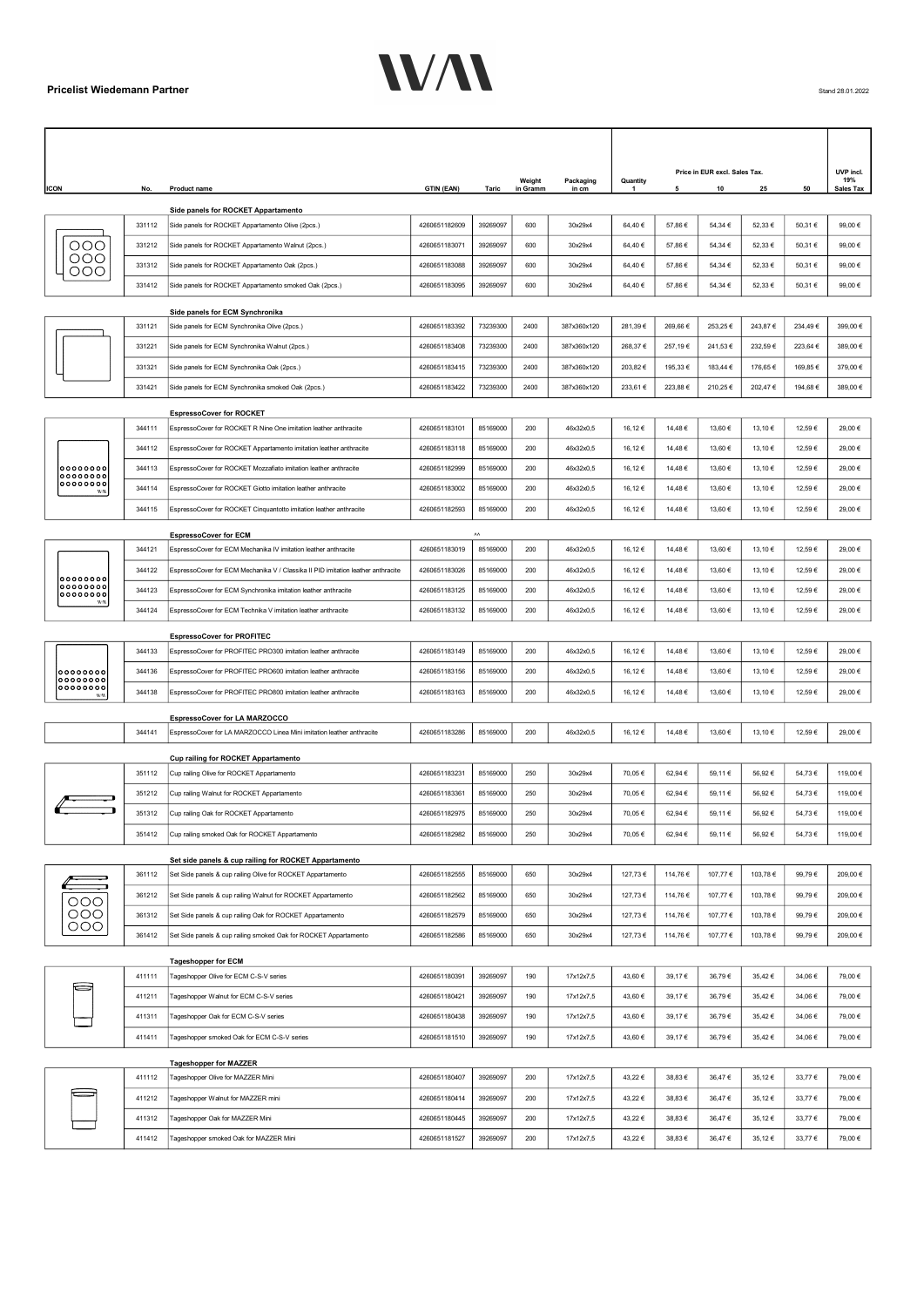|             |                  |                                                                                                   |                                |                      |                    |                        |                          |          | Price in EUR excl. Sales Tax. |          |         | UVP incl.               |
|-------------|------------------|---------------------------------------------------------------------------------------------------|--------------------------------|----------------------|--------------------|------------------------|--------------------------|----------|-------------------------------|----------|---------|-------------------------|
| <b>ICON</b> | No.              | Product name                                                                                      | GTIN (EAN)                     | Taric                | Weight<br>in Gramm | Packaging<br>in cm     | Quantity<br>$\mathbf{1}$ |          | 10                            | 25       | 50      | 19%<br><b>Sales Tax</b> |
|             |                  | Grinder lid for ECM 500G                                                                          |                                |                      |                    |                        |                          |          |                               |          |         |                         |
|             | 421111           | Grinder lid Olive for ECM 500G                                                                    | 4260651181718                  | 85169000             | 500                | 26,5x20x5              | 53,67€                   | 48,22 €  | 45,29€                        | 43,61 €  | 41,93 € | 99,00€                  |
|             | 421211           | Grinder lid Walnut for ECM 500G                                                                   | 4260651181749                  | 85169000             | 500                | 26,5x20x5              | 53,67 €                  | 48,22 €  | 45,29€                        | 43,61 €  | 41,93 € | 99,00€                  |
|             | 423211           | Grinder lid Oak for ECM 500G                                                                      | 4260651181770                  | 85169000             | 500                | 26,5x20x5              | 53,67 €                  | 48,22 €  | 45,29€                        | 43,61 €  | 41,93 € | 99,00€                  |
|             | 424211           | Grinder lid smoked Oak for ECM 500G                                                               | 4260651181800                  | 85169000             | 500                | 26,5x20x5              | 53,67 €                  | 48,22 €  | 45,29€                        | 43,61 €  | 41,93 € | 99,00€                  |
|             |                  | Grinder lid for ECM 1000G                                                                         |                                |                      |                    |                        |                          |          |                               |          |         |                         |
|             | 421112           | Grinder lid Olive for ECM 1000G                                                                   | 4260651181725                  | 85169000             | 600                | 26,5x20x5              | 67,09€                   | 60,28€   | 56,61€                        | 54,51 €  | 52,42 € | 119,00 €                |
|             | 421212           | Grinder lid Walnut for ECM 1000G                                                                  | 4260651181756                  | 85169000             | 600                | 26,5x20x5              | 67,09€                   | 60,28€   | 56,61€                        | 54,51 €  | 52,42 € | 119,00 €                |
|             | 423212           | Grinder lid Oak for ECM 1000G                                                                     | 4260651181787                  | 85169000             | 600                | 26,5x20x5              | 67,09€                   | 60,28€   | 56,61€                        | 54,51 €  | 52,42 € | 119,00 €                |
|             | 424212           | Grinder lid smoked Oak for ECM 1000G                                                              | 4260651181817                  | 85169000             | 600                | 26,5x20x5              | 67,09€                   | 60,28€   | 56,61€                        | 54,51€   | 52,42 € | 119,00€                 |
|             |                  | <b>Grinder lid for EUREKA</b>                                                                     |                                |                      |                    |                        |                          |          |                               |          |         |                         |
|             | 421113           | Grinder lid Olive for EUREKA new Mignon 300g                                                      | 4260651181732                  | 85169000             | 190                | 20,5x19,5x4            | 32,33 €                  | 29,05€   | 27,28€                        | 26,27€   | 25,26€  | 45,00 €                 |
|             | 421213           | Grinder lid Walnut for EUREKA new Mignon 300g                                                     | 4260651181763                  | 85169000             | 190                | 20,5x19x5x4            | 32.33 €                  | 29,05€   | 27,28€                        | 26.27 €  | 25,26 € | 45,00 €                 |
|             | 421313           | Grinder lid Oak for EUREKA new Mignon 300g                                                        | 4260651181794                  | 85169000             | 190                | 20,5x19x5x4            | 32,33 €                  | 29,05€   | 27,28€                        | 26,27€   | 25,26€  | 45,00 €                 |
|             | 421413           | Grinder lid smoked Oak for EUREKA new Mignon 300g                                                 | 4260651181824                  | 85169000             | 190                | 20,5x19,5x4            | 32,33 €                  | 29,05€   | 27,28€                        | 26,27€   | 25,26 € | 45,00 €                 |
|             |                  |                                                                                                   |                                |                      |                    |                        |                          |          |                               |          |         |                         |
|             | 421117           | Grinder lid for ROCKET Faustino / Fausto<br>Grinder lid Olive for ROCKET Faustino / Fausto        | 4260651183149                  | 85169000             | 500                | 27x20x4,5              | 53,67 €                  | 48,22 €  | 45,29€                        | 43,61 €  | 41,93 € | 109,00 €                |
|             | 421217           | Grinder lid Walnut for ROCKET Faustino / Fausto                                                   | 4260651183163                  | 85169000             | 500                | 27x20x4,5              | 53,67 €                  | 48,22 €  | 45,29€                        | 43,61 €  | 41,93 € | 109,00 €                |
|             | 421317           | Grinder lid Oak for ROCKET Faustino / Fausto                                                      | 4260651183187                  | 85169000             | 500                | 27x20x4,5              | 53,67 €                  | 48,22 €  | 45,29€                        | 43,61 €  | 41,93 € | 109,00 €                |
|             | 421417           | Grinder lid smoked Oak for ROCKET Faustino / Fausto                                               | 4260651183200                  | 85169000             | 500                | 27x20x4.5              | 53,67 €                  | 48,22 €  | 45,29€                        | 43,61 €  | 41,93 € | 109,00€                 |
|             |                  |                                                                                                   |                                |                      |                    |                        |                          |          |                               |          |         |                         |
|             | 421118           | Grinder lid for Quamar Q50/E, M80/E<br>Grinder lid Olive for Quamar Q50/E, M80/E                  | 4260651183156                  | 85169000             | 500                | 27x20x4,5              | 53,67 €                  | 48,22 €  | 45,29€                        | 43,61 €  | 41,93 € | 109,00 €                |
|             | 421218           | Grinder lid Walnut for Quamar Q50/E, M80/E                                                        | 4260651183170                  | 85169000             | 500                | 27x20x4,5              | 53,67€                   | 48,22 €  | 45,29€                        | 43,61 €  | 41,93 € | 109,00 €                |
|             | 421318           | Grinder lid Oak for Quamar Q50/E, M80/E                                                           | 4260651183194                  | 85169000             | 500                | 27x20x4.5              | 53,67 €                  | 48,22 €  | 45,29€                        | 43,61 €  | 41,93 € | 109,00 €                |
|             | 421418           | Grinder lid smoked Oak for Quamar Q50/E, M80/E                                                    | 4260651183217                  | 85169000             | 500                | 27x20x4,5              | 53,67 €                  | 48,22 €  | 45,29€                        | 43,61 €  | 41,93 € | 109,00 €                |
|             |                  |                                                                                                   |                                |                      |                    |                        |                          |          |                               |          |         |                         |
|             | 431111           | <b>Grinder lid for MAZZER</b><br>Grinder lid Olive for MAZZER Mini A                              | 4260651181831                  | 85169000             | 500                | 27x20x4,5              | 95,66 €                  | 85,94 €  | 80,71€                        | 77,72€   | 74,73€  | 149,00 €                |
|             | 431211           | Grinder lid Walnut for MAZZER Mini A                                                              | 4260651181855                  | 85169000             | 500                | 27x20x4.5              | 95,66€                   | 85,95€   | 80,71€                        | 77,73€   | 74,74€  | 149,00 €                |
|             | 431311           | Grinder lid Oak for MAZZER Mini A                                                                 | 4260651181879                  | 85169000             | 500                | 27x20x4,5              | 95,66€                   | 85,95€   | 80,71€                        | 77,72€   | 74,74€  | 149,00 €                |
|             | 431411           | Grinder lid smoked Oak for MAZZER Mini A                                                          | 4260651181893                  | 85169000             | 500                | 27x20x4,5              | 102,08€                  | 91,71€   | 86,13€                        | 82,94 €  | 79,75€  | 159,00 €                |
|             | 431112           | Grinder lid Olive for MAZZER Mini B                                                               | 4260651181848                  | 85169000             | 500                | 27x20x4,5              | 121,35 €                 | 109,03€  | 102,39 €                      | 98,60 €  | 94,81 € | 189,00 €                |
|             | 431212           | Grinder lid Walnut for MAZZER Mini B                                                              | 4260651181862                  | 85169000             | 500                | 27x20x4,5              | 121,35 €                 | 109,03 € | 102,39 €                      | 98,60 €  | 94,81€  | 189,00 €                |
|             | 431312           | Grinder lid Oak for MAZZER Mini B                                                                 | 4260651181886                  | 85169000             | 500                | 27x20x4,5              | 121,35 €                 | 109,02 € | 102,39€                       | 98,60 €  | 94,80 € | 189,00 €                |
|             | 431412           | Grinder lid smoked Oak for MAZZER Mini B                                                          | 4260651181909                  | 85169000             | 500                | 27x20x4,5              | 127,77 €                 | 114,79€  | 107,80 €                      | 103,81 € | 99,82€  | 199,00 €                |
|             |                  |                                                                                                   |                                |                      |                    |                        |                          |          |                               |          |         |                         |
|             |                  | Grinder lid set for ECM / PROFITEC 500g                                                           |                                |                      |                    |                        |                          |          |                               |          |         |                         |
|             | 431113           | Grinder lid set Olive for ECM / PROFITEC 500g                                                     | 4260651183248                  | 85169000             | 500<br>500         | 27x20x4,5<br>27x20x4,5 | 98,60 €                  | 88,58€   | 83,19€                        | 80,11 €  | 77,03 € | 179,00 €                |
|             | 431213           | Grinder lid set Walnut for ECM / PROFITEC 500g                                                    | 4260651183279                  | 85169000             |                    |                        | 98,60 €                  | 88,58€   | 83,19€                        | 80,11 €  | 77,03 € | 179,00 €                |
|             | 431313<br>431413 | Grinder lid set Oak for ECM / PROFITEC 500g<br>Grinder lid set smoked Oak for ECM / PROFITEC 500g | 4260651183309<br>4260651183330 | 85169000<br>85169000 | 500<br>500         | 27x20x4,5<br>27x20x4,5 | 98,60€                   | 88,58€   | 83,19€                        | 80,11 €  | 77,03 € | 179,00 €<br>179,00 €    |
|             |                  |                                                                                                   |                                |                      |                    |                        | 98,60 €                  | 88,58€   | 83,19€                        | 80,11 €  | 77,03 € |                         |
|             |                  | Grinder lid set ECM / PROFITEC 1000g                                                              |                                |                      |                    |                        |                          |          |                               |          |         |                         |
|             | 431114           | Grinder lid set Olive for ECM / PROFITEC 1000g                                                    | 4260651183255                  | 85169000             | 600                | 27x20x4,5              | 116,49€                  | 104,66 € | 98,29€                        | 94,65€   | 91,01 € | 189,00 €                |
|             | 431214           | Grinder lid set Walnut for ECM / PROFITEC 1000g                                                   | 4260651183293                  | 85169000             | 600                | 27x20x4,5              | 116,49€                  | 104,66 € | 98,29€                        | 94,65€   | 91,01 € | 189,00 €                |
|             | 431314           | Grinder lid Set Oak for ECM / PROFITEC 1000g                                                      | 4260651183316                  | 85169000             | 600                | 27x20x4,5              | 116,49€                  | 104,66€  | 98,29€                        | 94,65€   | 91,01€  | 189,00 €                |
|             | 431414           | Grinder lid set smoked Oak for ECM / PROFITEC 1000g                                               | 4260651183347                  | 85169000             | 600                | 27x20x4,5              | 116,49€                  | 104,66 € | 98,29€                        | 94,65€   | 91,01 € | 189,00 €                |
|             |                  | Grinder lid Set for Quamar Q50/S, Q50/EM, M80/S, M80/EM                                           |                                |                      |                    |                        |                          |          |                               |          |         |                         |
|             | 431115           | Grinder lid set Olive for Quamar Q50/S, Q50/EM, M80/S, M80/EM                                     | 4260651183033                  | 85169000             | 750                | 27x20x4,5              | 98,60 €                  | 88,58€   | 83,19€                        | 80,11 €  | 77,03 € | 159,00 €                |
|             | 431215           | Grinder lid set Walnut for Quamar Q50/S, Q50/EM, M80/S, M80/EM                                    | 4260651183040                  | 85169000             | 750                | 27x20x4,5              | 98,60 €                  | 88,58€   | 83,19€                        | 80,11 €  | 77,03 € | 159,00 €                |
|             | 431315           | Grinder lid set Oak for Quamar Q50/S, Q50/EM, M80/S, M80/EM                                       | 4260651183057                  | 85169000             | 750                | 27x20x4,5              | 98,60 €                  | 88,58€   | 83,19€                        | 80,11 €  | 77,03 € | 159,00 €                |
|             | 431515           | Grinder lid set smoked Oak for Quamar Q50/S, Q50/EM, M80/S, M80/EM                                | 4260651183064                  | 85169000             | 750                | 27x20x4,5              | 98,60 €                  | 88,58€   | 83,19€                        | 80,11 €  | 77,03 € | 159,00 €                |